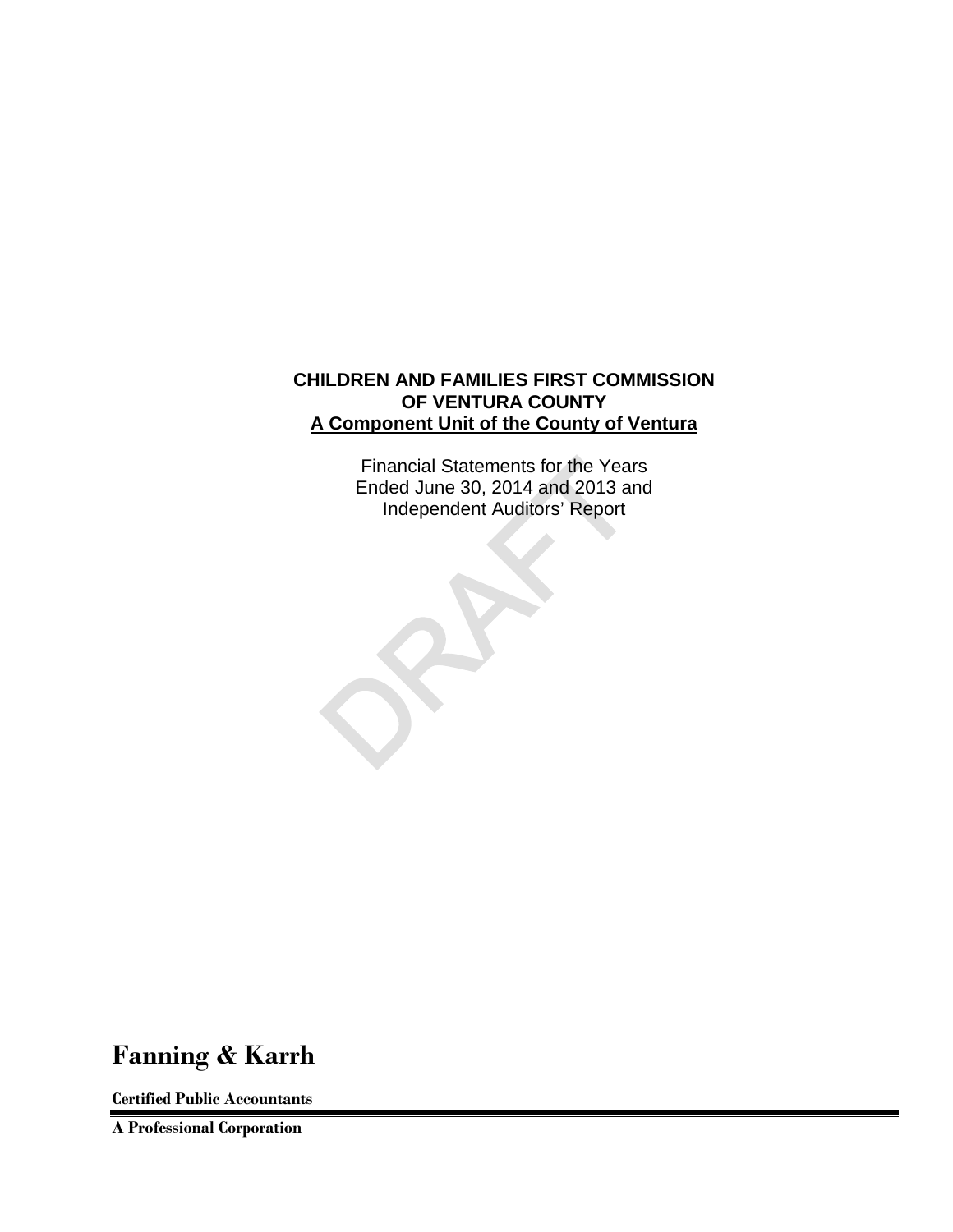# CHILDREN AND FAMILIES FIRST COMMISSION OF VENTURA COUNTY A Component Unit of the County of Ventura

| Table of Contents |  |
|-------------------|--|
|-------------------|--|

| <b>Financial Section</b>                                                                                                       | Page      |
|--------------------------------------------------------------------------------------------------------------------------------|-----------|
|                                                                                                                                | $1 - 2$   |
|                                                                                                                                | $3 - 9$   |
| <b>Basic Financial Statements:</b>                                                                                             |           |
| <b>Government-Wide Financial Statements:</b>                                                                                   |           |
| Statements of Net Position as of June 30, 2014 and 2013<br>Statements of Activities for the Years Ended June 30, 2014 and 2013 | 10<br>11  |
| <b>Governmental Fund Financial Statements:</b>                                                                                 |           |
| Balance Sheet - Governmental Funds as of June 30, 2014                                                                         | 12        |
| Balance Sheet - Governmental Funds as of June 30, 2013<br>Statement of Revenues, Expenditures and Changes in Fund Balance      | 13        |
|                                                                                                                                | 14 - 15   |
| Statement of Revenues, Expenditures and Changes in Fund Balance                                                                |           |
|                                                                                                                                | $16 - 17$ |
|                                                                                                                                | $18 - 23$ |
| <b>Required Supplementary Information</b>                                                                                      |           |
| Budgetary Comparison Schedule - Operating Fund                                                                                 | 24        |
| Budgetary Comparison Schedule - Community Investment Loan Fund                                                                 | 25        |
| <b>Supplementary Information</b>                                                                                               |           |
| Supplemental Schedule of First 5 California (F5CA) Funding                                                                     |           |
|                                                                                                                                | 26        |
| <b>Other Reports</b>                                                                                                           |           |
| Report on Internal Control over Financial Reporting and Compliance and                                                         |           |
| Other Matters Based on an Audit of Financial Statements Performed                                                              |           |
| in Accordance with Government Auditing Standards                                                                               | $27 - 28$ |
| Independent Auditors' Report on State Compliance                                                                               | $29 - 30$ |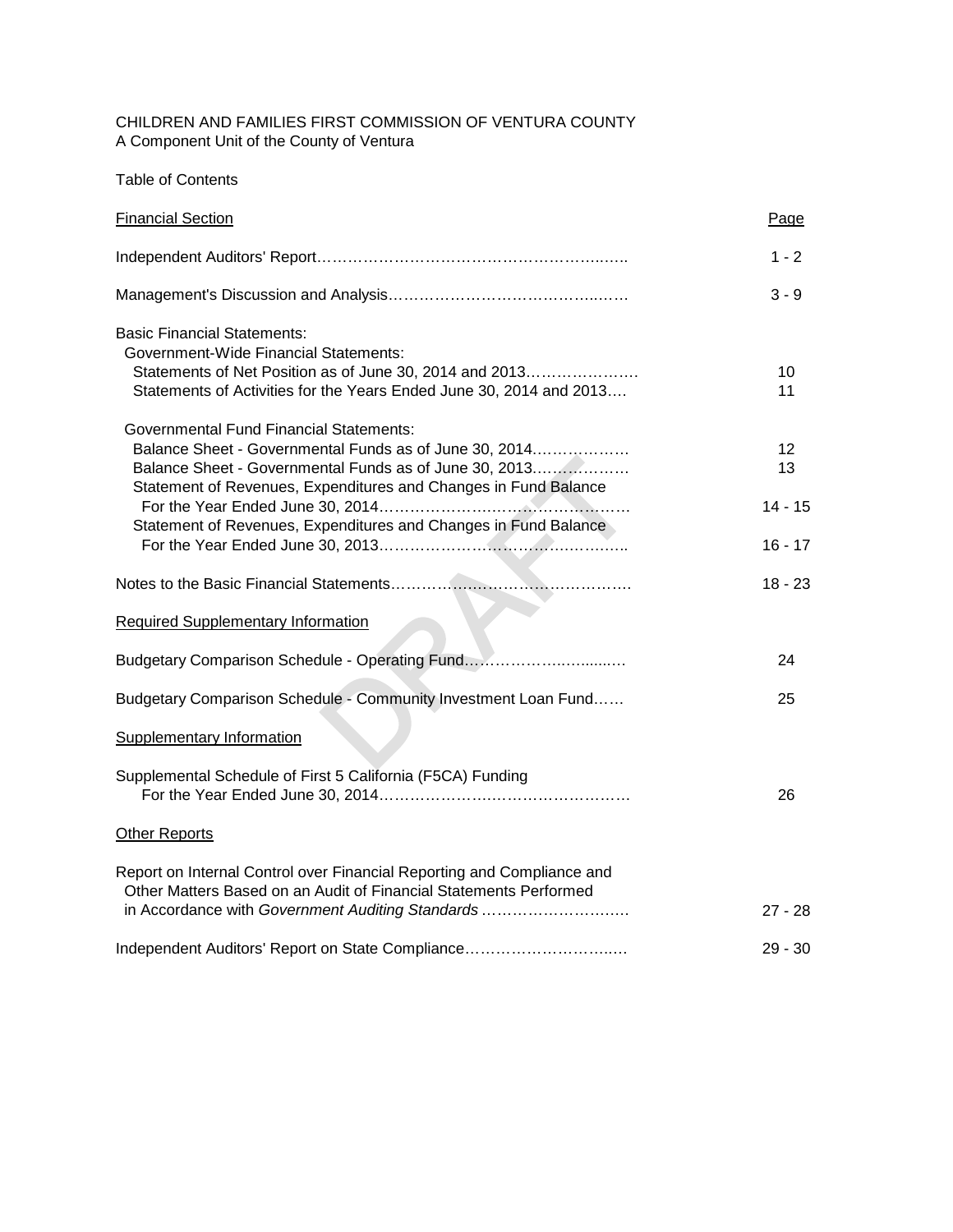# FINANCIAL SECTION

RAFTER ST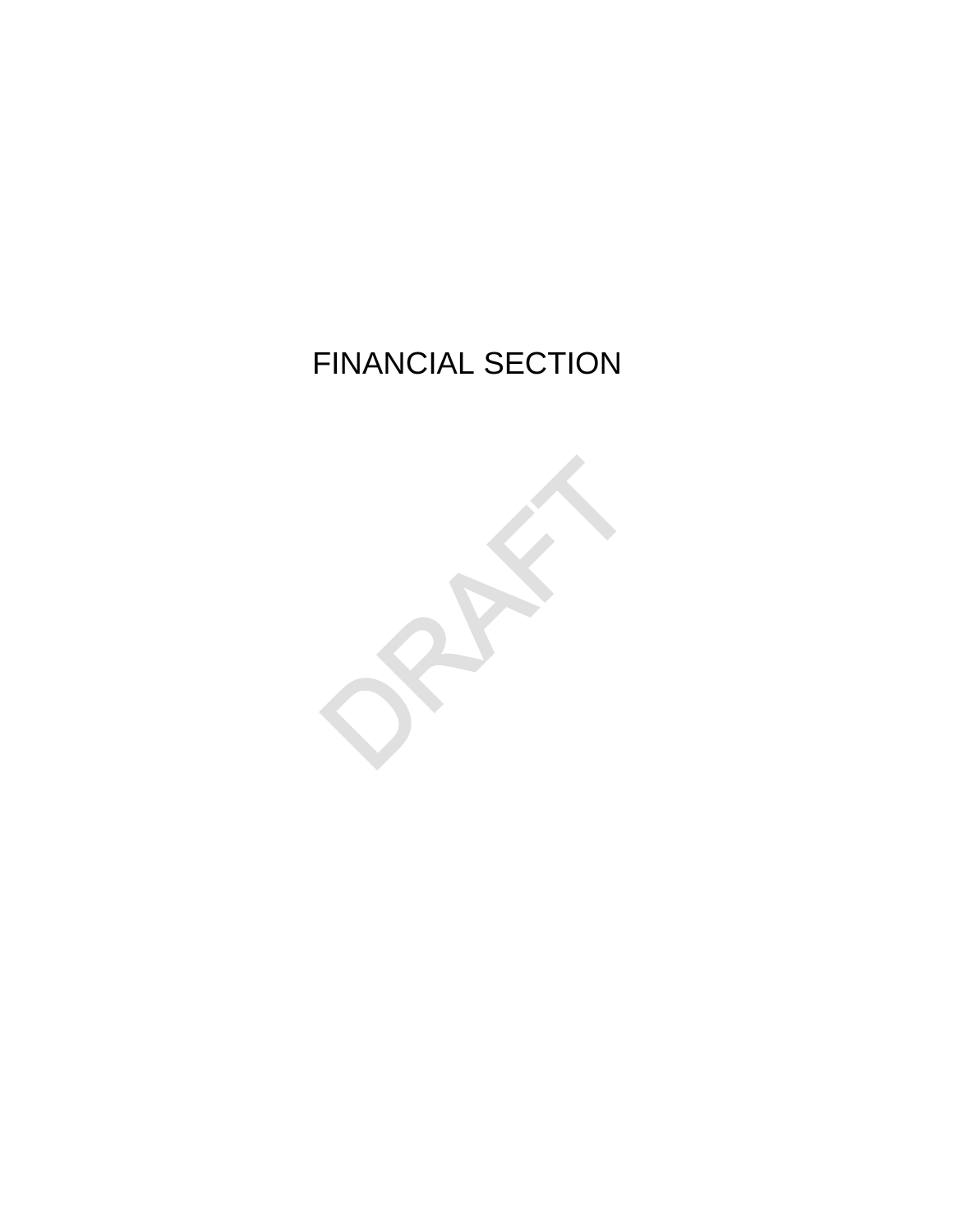#### INDEPENDENT AUDITOR'S REPORT

To the Commissioners of

Children and Families First Commission of Ventura County:

#### **Report on the Financial Statements**

We have audited the accompanying financial statements of the governmental activities and each governmental fund of Children and Families First Commission of Ventura County (Commission), a component unit of the County of Ventura, California, as of and for the years ended June 30, 2014 and 2013, and the related notes to the financial statements, which collectively comprise the Commission's basic financial statements as listed in the table of contents.

#### **Management's Responsibility for the Financial Statements**

Management is responsible for the preparation and fair presentation of these financial statements in accordance with accounting principles generally accepted in the United States of America; this includes the design, implementation, and maintenance of internal control relevant to the preparation and fair presentation of financial statements that are free from material misstatement, whether due to fraud or error.

#### **Auditor's Responsibility**

Our responsibility is to express opinions on these financial statements based on our audits. We conducted our audits in accordance with auditing standards generally accepted in the United States of America and the standards applicable to financial audits contained in *Government Auditing Standards*, issued by the Comptroller General of the United States. Those standards require that we plan and perform the audits to obtain reasonable assurance about whether the financial statements are free from material misstatement. **Solution** for the Financial Statements<br>
Solution and fair presentation of these fiunting principles generally accepted in the United States of *i*<br>
thation, and maintenance of internal control relevant to the<br>
ial stateme

An audit involves performing procedures to obtain audit evidence about the amounts and disclosures in the financial statements. The procedures selected depend on the auditor's judgment, including the assessment of the risks of material misstatement of the financial statements, whether due to fraud or error. In making those risk assessments, the auditor considers internal control relevant to the Commission's preparation and fair presentation of the financial statements in order to design audit procedures that are appropriate in the circumstances, but not for the purpose of expressing an opinion on the effectiveness of the Commission's internal control. Accordingly, we express no such opinion. An audit also includes evaluating the appropriateness of accounting policies used and the reasonableness of significant accounting estimates made by management, as well as evaluating the overall presentation of the financial statements.

We believe that the audit evidence we have obtained is sufficient and appropriate to provide a basis for our audit opinions.

#### **Opinions**

In our opinion, the financial statements referred to above present fairly, in all material respects, the respective financial position of the governmental activities and each governmental fund of the Children and Families First Commission of Ventura County, as of June 30, 2014 and 2013, and the respective changes in financial position thereof for the years then ended in accordance with accounting principles generally accepted in the United States of America.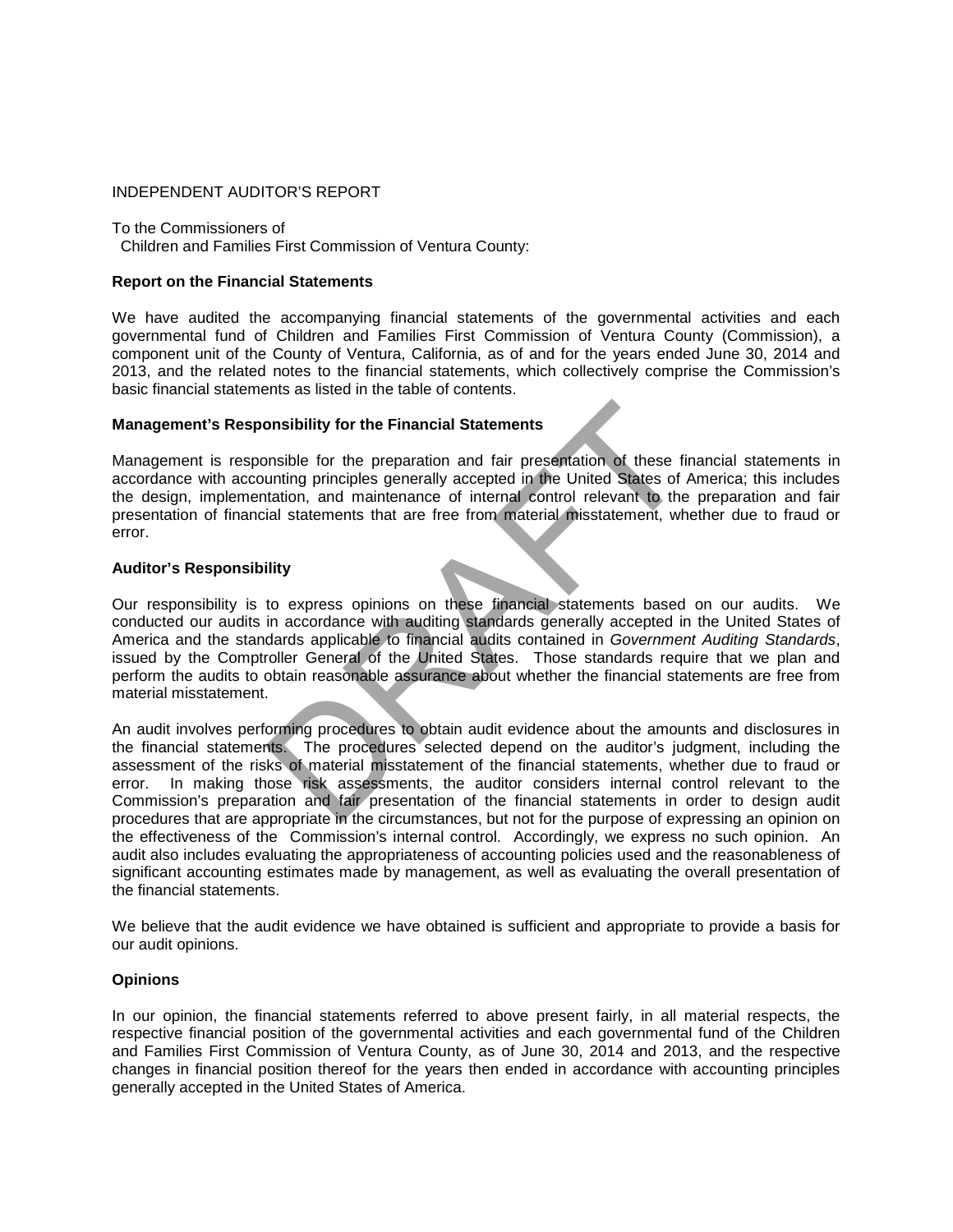#### **Other Matters**

#### *Required Supplementary Information*

Accounting principles generally accepted in the United States of America require that the Management's Discussion and Analysis and Budgetary Comparison Information on pages  $\_\_$  through  $\_\_$  and  $\_\_$  through be presented to supplement the basic financial statements. Such information, although not a part of the basic financial statements, is required by the Governmental Accounting Standards Board, who considers it to be an essential part of financial reporting for placing the basic financial statements in an appropriate operational, economic, or historical context. We have applied certain limited procedures to the required supplementary information in accordance with auditing standards generally accepted in the United States of America, which consisted of inquiries of management about the methods of preparing the information and comparing the information for consistency with management's responses to our inquiries, the basic financial statements, and other knowledge we obtained during our audit of the basic financial statements. We do not express an opinion or provide any assurance on the information because the limited procedures do not provide us with sufficient evidence to express an opinion or provide any assurance.

#### *Other Information*

Our audits were conducted for the purpose of forming opinions on the financial statements that collectively comprise the Children and Families First Commission of Ventura County's basic financial statements. The accompanying Supplemental Schedule of First 5 California (F5CA) Funding on page is presented for purposes of additional analysis and is not a required part of the basic financial statements.

Such information is the responsibility of management and was derived from and relates directly to the underlying accounting and other records used to prepare the basic financial statements. The information has been subjected to the auditing procedures applied in the audit of the basic financial statements and certain additional procedures, including comparing and reconciling such information directly to the underlying accounting, and other records used to prepare the financial statements or to the basic financial statements themselves, and other additional procedures in accordance with auditing standards generally accepted in the United States of America. In our opinion, the information is fairly stated in all material respects in relation to the financial statements as a whole. Motern devices of forming opinions on the final<br>the Children and Families First Commission of Ventura Companying Supplemental Schedule of First 5 California (F5CA<br>ooses of additional analysis and is not a required part of<br>

#### **Other Reporting Required by** *Government Auditing Standards*

In accordance with *Government Auditing Standards*, we have also issued our report dated October \_\_, 2014, on our consideration of the Commission's internal control over financial reporting and on our tests of its compliance with certain provisions of laws, regulations, contracts and grant agreements and other matters. The purpose of that report is to describe the scope of our testing of internal control over financial reporting and compliance and the results of that testing, and not to provide an opinion on the internal control over financial reporting or on compliance. That report is an integral part of an audit performed in accordance with *Government Auditing Standards* in considering the Children and Families First Commission of Ventura County's internal control over financial reporting and compliance.

Ventura, California October \_\_, 2014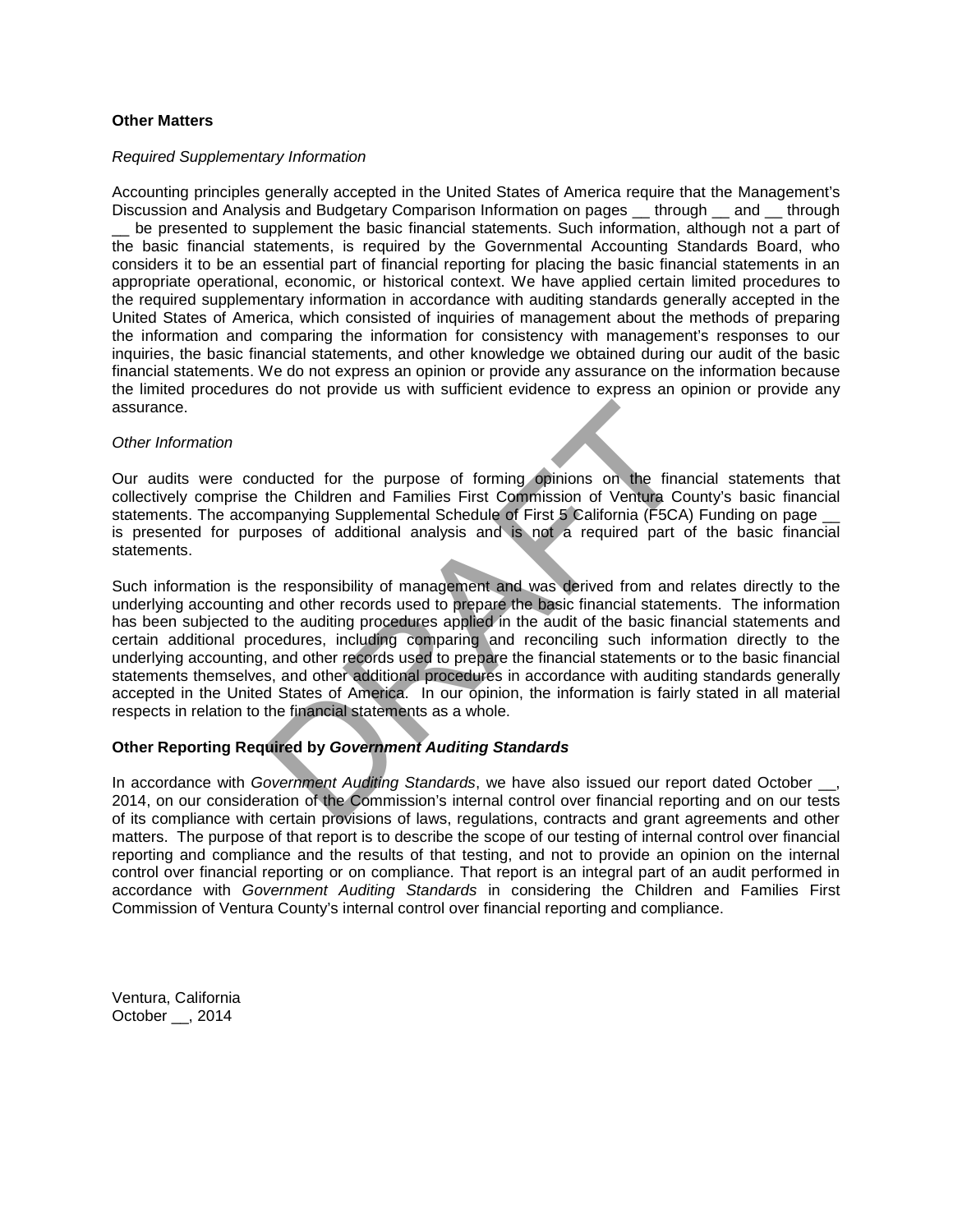#### **MANAGEMENT'S DISCUSSION AND ANALYSIS**

This section of the Children and Families First Commission of Ventura County's (Commission) Annual Financial Report presents management's discussion and analysis of the Commission's financial performance during the fiscal year ended June 30, 2014. Please read in conjunction with the Commission's financial statements and accompanying notes that begin on page 10.

#### **FINANCIAL HIGHLIGHTS**

- $\triangleright$  The Commission received \$7,382,489 in tobacco tax revenue, compared to \$7,878,290 received in the prior fiscal year, a decrease of \$495,801 or 6.3%, which is attributed to a lower proportion of statewide births for Ventura County in FY 2013-14.
- $\triangleright$  The Commission received \$1,658,574 in FY 2013-14 in federal, state, and foundation funding, compared to \$1,057,210 received in the prior fiscal year, an increase in leveraged funds of \$601,364.
- $\triangleright$  The Commission expenses totaled \$12,330,538 compared to \$11,657,831 incurred in the prior fiscal year, an increase of \$672,707 or 6%.
- $\triangleright$  The Commission's assets at June 30, 2014 were \$32,274,612, a decrease of \$3,206,054 or 9%, compared to total assets of \$35,480,666 at June 30, 2013, a planned decrease as a result of utilizing Commission resources to sustain program services.
- $\triangleright$  The Commission's net position at June 30, 2014 was \$28,768,446, a decrease of \$3,179,462 or 10%, compared to a net position of \$31,947,908 at June 30, 2013.
	- o This decrease is primarily attributed to the planned use of prior years' allocations to sustain program expenditures in the current year.
	- o The Commission's remaining net position is committed for future program sustainability.

# **OVERVIEW OF SIGNIFICANT EVENTS FOR FY 2013-14**

November 2013 marked the 15th anniversary of the voters' approval of Proposition 10 (of 1998), the California Children and Families Act, which created the First 5 program statewide.

im services.<br>
sition at June 30, 2014 was \$28,768,446, a de<br>
of \$31,947,908 at June 30, 2013.<br>
primarily attributed to the planned use of pric<br>
res in the current year.<br>
remaining net position is committed for future pro<br> In FY 2013-14, the Commission implemented the third funding year of its five–year strategic plan that was adopted in September 2010. This plan builds on past practices and learnings, addresses current needs, and further defines the specific outcomes the Commission wishes to achieve through continued support for: the Neighborhoods for Learning - a nationally recognized, community-based service delivery model that reaches all parts of the County; specialized countywide service strategies; a broad-based community outreach and education initiative; and a resource development strategy to maximize resources by expanding engagement of local partners and identification of regional partners.

Since the Commission's major strategic plan programs were continued for FY 2013-14, spending levels were commensurate with the prior year with most programs expending or nearly expending their annual allocation and thereby continuing their capacity to serve young children and their families in Ventura County. The Neighborhood for Learning initiative expenses realized a slight increase of 3% in FY 2013-14 compared to FY 2012-13. Programs funded under Countywide Strategies continued to play a critical role in the delivery of regional-based family strengthening and health-focused programming.

In FY 2013-14, the Commission continued to expand its financial resources through leveraging opportunities. The Commission's countywide preschool efforts were significantly enhanced with external funding sources. First 5 Ventura County has always had a longstanding commitment to expand quality early learning opportunities for children ages 0-5. The Commission has cultivated strong working-relationships with the Ventura County Office of Education, the local elementary school districts and local service providers delivering early learning programs. As a result of the innovative and quality programming on the local level, the Commission received additional state and federal resources for countywide preschool efforts. Through blending local funding with Federal Race to the Top - Early Learning Challenge grant dollars and First 5 California's Child Signature Program, a Quality Rating and Improvement System (QRIS) was implemented in Ventura County. Additionally, workforce development efforts were continued in partnership with First 5 California and their matching funds program, Comprehensive Approaches to Raising Educational Standards (CARES) Plus. Preschool quality efforts were further enhanced by a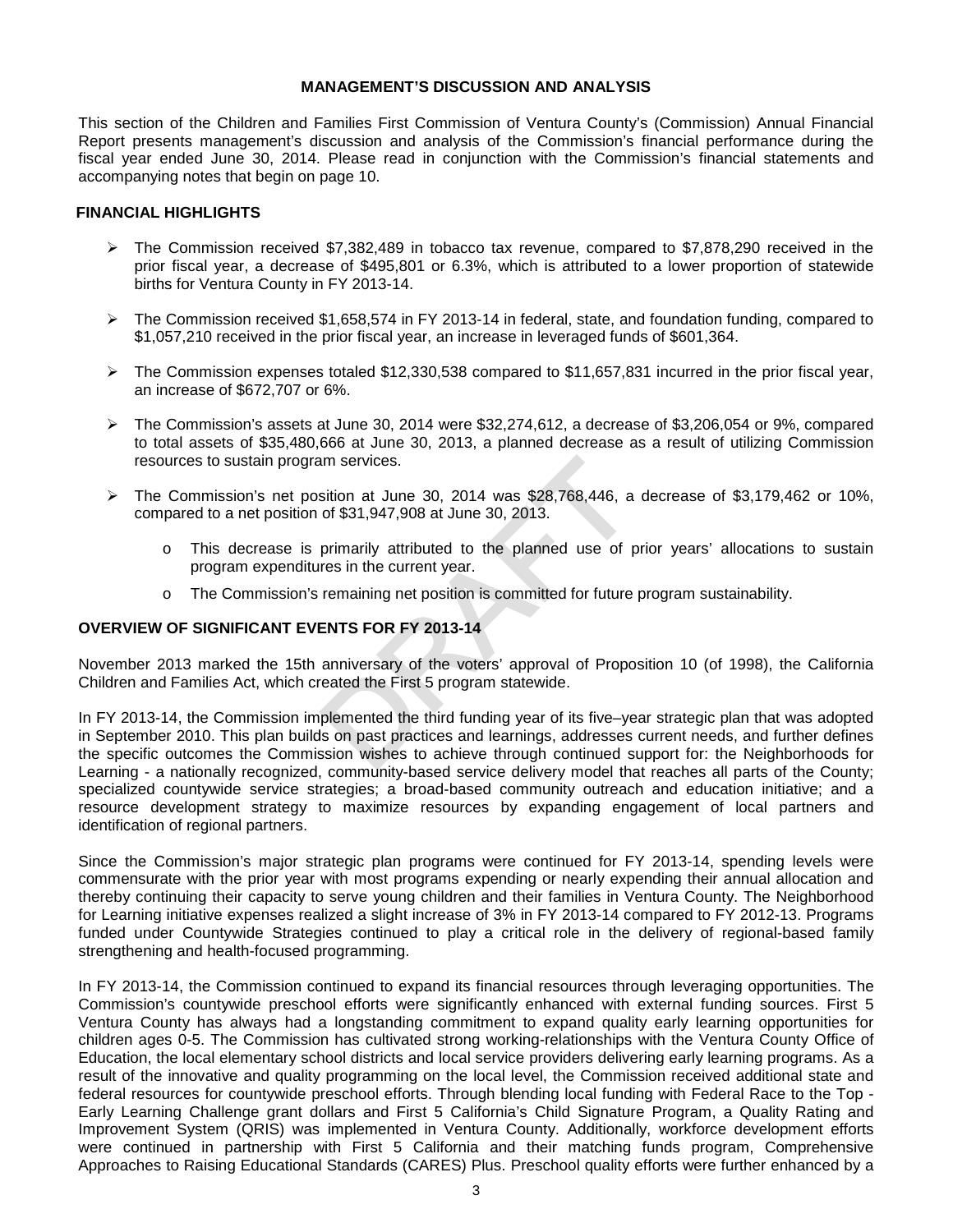supplemental grant award for Race to the Top, resulting in an additional \$800,000 in federal resources for Ventura County. Over a four year period, FY 2012-13 through FY 2015-16, it is estimated that the Commission will receive over \$5.7 million in federal and state grant revenue for preschool quality efforts.

In FY 2013-14, the Commission received over \$50,000 for obesity prevention efforts. Under the Communications, Education and Development Initiative, the Commission partnered and received grant funding to expand obesity prevention strategies. In FY 2013-14, the Commission completed the Kaiser Permanente Community Benefits grant to promote breastfeeding in Ventura County and facilitate a consortium of hospital and healthcare leaders to systematically address specific policies and practices at hospitals, clinics and physician's offices. The Commission continued to implement the West Ventura Kaiser Foundation HEAL Zone grant, a partnership with the Public Health Department, whereby the Commission implements its Good for Kids (GFK) restaurant program in a largely underserved area of Ventura. In FY 2013-14, the Commission realized the addition of several new GFK restaurants, with local restaurants offering healthy kids meals and working with community partners to increase the availability of healthy foods. The Commission will continue to leverage its obesity prevention efforts through West Ventura Kaiser Foundation HEAL Zone grant through September 2015.

In an effort to reduce long-term costs and implement a common evaluation data system for multiple First 5 counties, the Commission participated in a multi-county collaborative and selected a new evaluation software vendor. In FY 2013-14, the new system was configured and data was successfully transferred so that the program was ready for implementation in July 2014.

trides in leveraging additional resources through<br>ative partnerships with foundations, businesses<br>uund, lasting investments in children. The Comm<br>alth, developmental screening, preschool quality<br>non-profits and business ca The Commission has made great strides in leveraging additional resources through partnerships. The Commission has continually expanded collaborative partnerships with foundations, businesses, parents and local leaders for community-wide efforts to make sound, lasting investments in children. The Commission has taken key leadership roles in countywide obesity, oral health, developmental screening, preschool quality improvement, and basic needs collaboratives so public agencies, non-profits and business can work together to support children, families and communities.

# **OVERVIEW OF THE FINANCIAL STATEMENTS**

This discussion and analysis is intended to serve as an introduction to the Commission's basic financial statements. The Commission's financial statements comprise three components:

- 1) Government-wide financial statements;
- 2) Fund financial statements; and
- 3) Notes to the financial statements.

The Commission's financial statements offer key, high-level financial information about its activities.

**Government-Wide Financial Statements.** The government-wide financial statements are designed to provide readers with a broad overview of Commission finances in a manner similar to private-sector business.

The *Statement of Net Position* presents information on all Commission assets and liabilities, with differences between the two reported as *net position*. Over time, increases or decreases in net position may serve as a useful indicator of whether the financial position of the Commission is changing.

The *Statement of Activities* presents information on how net position changed during the most recent fiscal year. All changes in net position are reported as soon as the underlying event giving rise to the change occurs, *regardless of the timing of related cash flows*. Thus, revenues and expenses reported in this statement include some items that will only result in cash flows in future fiscal periods (e.g., earned but unused vacation leave).

**Fund Financial Statements.** A fund is a grouping of related accounts that are used to maintain control over resources that have been segregated for specific activities or objectives. The Commission has established funds to control and manage funding for a particular purpose (future years' financing, community investment loan funds). The Commission reports all activities under *governmental funds.*

*Governmental funds* focus on how money flows into and out of those funds and the balances left at year-end that are available for spending. These funds are used to account for essentially the same functions reported as *governmental activities* in the government-wide financial statements. However, unlike the government-wide financial statements, governmental funds financial statements focus on near-term inflows and outflows of spendable resources, as well as on balances of spendable resources available at the end of the fiscal year. The Commission maintains three individual governmental funds.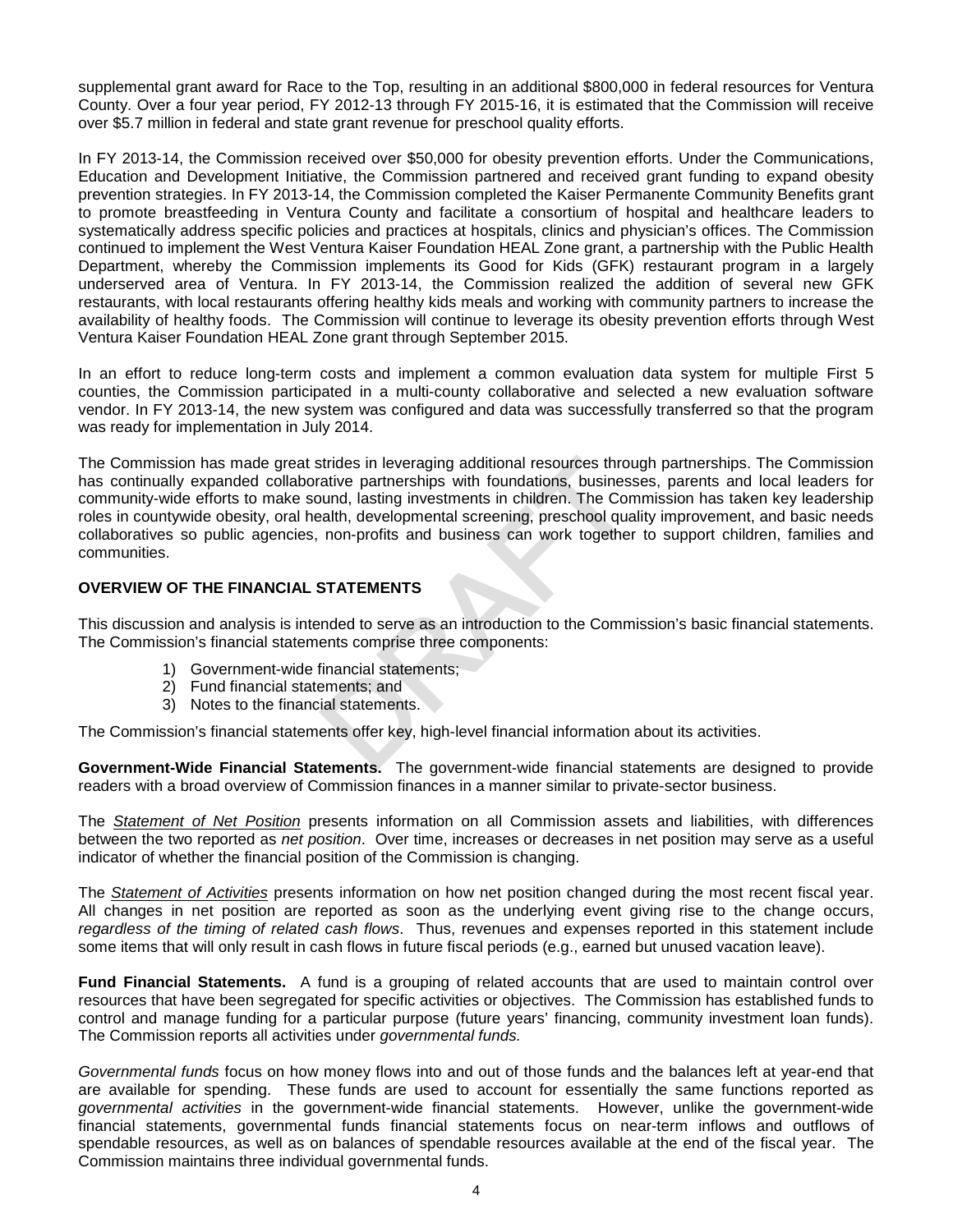**Notes to the Financial Statements.** The notes to the financial statements provide additional information that is essential to a full understanding of the data provided in the government-wide and fund financial statements.

The Commission is considered a legal public entity separate from the County of Ventura (County). However, for financial statement presentation purposes only, the Commission is a component unit of the County.

#### **FINANCIAL STATEMENT ANALYSIS**

The following is a summary of the Commission's assets, liabilities and net position comparing June 30, 2014 with June 30, 2013.

|                                                                                                                                                                                                                                                                                                                                                                                                                                                                                                  | <b>Statements of Net Position</b><br>For the Years Ended |               |                                   |
|--------------------------------------------------------------------------------------------------------------------------------------------------------------------------------------------------------------------------------------------------------------------------------------------------------------------------------------------------------------------------------------------------------------------------------------------------------------------------------------------------|----------------------------------------------------------|---------------|-----------------------------------|
| ASSETS                                                                                                                                                                                                                                                                                                                                                                                                                                                                                           | June 30, 2014                                            | June 30, 2013 | Percent<br>Increase<br>(Decrease) |
| Cash and investments                                                                                                                                                                                                                                                                                                                                                                                                                                                                             | \$30,047,401                                             | \$33,014,634  | (9%)                              |
| Current and other assets                                                                                                                                                                                                                                                                                                                                                                                                                                                                         | 2,227,211                                                | 2,466,032     | (10%)                             |
| Total assets                                                                                                                                                                                                                                                                                                                                                                                                                                                                                     | \$32,274,612                                             | \$35,480,666  | (9%)                              |
| <b>LIABILITIES</b>                                                                                                                                                                                                                                                                                                                                                                                                                                                                               | \$3,506,166                                              | \$3,532,758   | (1%)                              |
| <b>NET POSITION</b>                                                                                                                                                                                                                                                                                                                                                                                                                                                                              |                                                          |               |                                   |
| Unrestricted                                                                                                                                                                                                                                                                                                                                                                                                                                                                                     | 28,768,446                                               | 31,947,908    | (10%)                             |
| Total liabilities and net position                                                                                                                                                                                                                                                                                                                                                                                                                                                               | \$32,274,612                                             | \$35,480,666  | (9%)                              |
| une 30, 2014, the Commission's total assets were \$32,274,612, a decrease of \$3,206,054 c<br>ision accrued all amounts due to the Commission but not yet received by year-end. These ar<br>d under current and other assets. The decrease of \$238,821 or 10% in current and other asset<br>d to receiving grant reimbursements earlier this year compared to the prior year and lower May<br>tion 10 tax disbursements compared to last year. This decrease is offset by an increase in loan i |                                                          |               |                                   |

As of June 30, 2014, the Commission's total assets were \$32,274,612, a decrease of \$3,206,054 or 9%. The Commission accrued all amounts due to the Commission but not yet received by year-end. These amounts are reflected under current and other assets. The decrease of \$238,821 or 10% in current and other assets is largely attributed to receiving grant reimbursements earlier this year compared to the prior year and lower May and June Proposition 10 tax disbursements compared to last year. This decrease is offset by an increase in loan receivables as a result of the new Community Investment loan that was issued in FY 2013-14. The overall decrease in total assets is mainly attributed to the planned use of prior years' distributions to support program services and sustain service capacity in the current period.

At the end of FY 2013-14, the Commission also accrued all amounts owed by the Commission but not yet paid by year-end. Liabilities of \$3,506,166 as of June 30, 2014 were commensurate with the \$3,532,758 at June 30, 2013. Liabilities include accounts/contracts payable and unearned revenue. Unearned revenue includes \$173,175 in grants received from California Department of Education - Race to the Top and the Scripps Howard Foundation. The activities related to these grants will carry-over to FY 2014-15, at which time the remainder of the revenue will be recognized, thereby reducing the liability. The slight decrease to liabilities is a result of spending Race to the Top grant funds thereby lowering the balance of unearned revenue. This decrease to liabilities is offset by an increase in accounts and contracts payable resulting from slightly increased spending levels.

The Commission's net position at June 30, 2014 was \$28,768,446, a decrease of \$3,179,462 or 10%, compared to net position of \$31,947,908 at June 30, 2013. The overall decrease in net position is mainly attributed to the planned use of prior years' distributions to support program services and sustain service capacity in the current period. The Commission's remaining net position is committed for future program sustainability.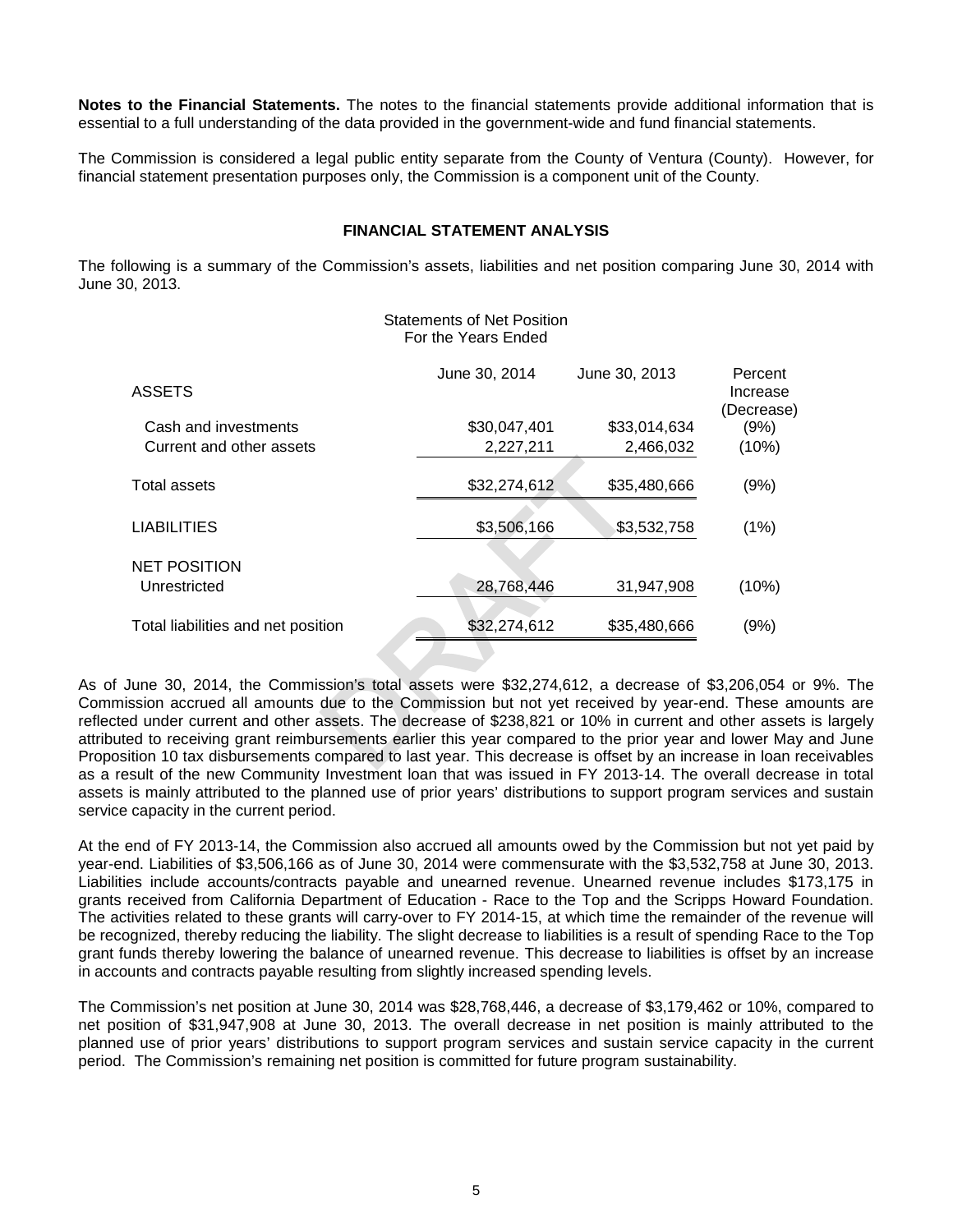The following table summarizes the changes in net position comparing FY 2013-14 with FY 2012-13:

#### Statements of Activities For the Years Ended

|                                             | June 30, 2014 | June 30, 2013 | Increase<br>(Decrease) |
|---------------------------------------------|---------------|---------------|------------------------|
| Expenses:                                   |               |               |                        |
| Programs                                    | \$11,520,809  | \$10,844,285  | 6%                     |
| Program Evaluation (Results Accountability) | 235,878       | 268,259       | (12%)                  |
| Administration                              | 564,773       | 540,795       | 4%                     |
| <b>Equipment Replacement</b>                | 9,078         | 4,492         | 102%                   |
| <b>Total expenses</b>                       | 12,330,538    | 11,657,831    | 6%                     |
| Revenues:                                   |               |               |                        |
| Program revenues:                           |               |               |                        |
| State distribution of Proposition 10 funds  | 7,382,489     | 7,878,290     | (6%)                   |
| First 5 CA Child Signature Program          | 772,104       | 698,703       | 11%                    |
| First 5 CA CARES Plus                       | 110,190       | 97,581        | 13%                    |
| <b>Federal Revenues:</b>                    |               |               |                        |
| Race to the Top                             | 722,012       | 219,460       | 229%                   |
| Center for Disease Control and Prevention   | 2,050         | 21,292        | (90%)                  |
| Grants - Other                              | 52,218        | 20,174        | 159%                   |
| Other income                                | 1,787         | 0             | n/a                    |
| Total program revenues                      | 9,042,850     | 8,935,500     | 1%                     |
| General revenues:                           |               |               |                        |
| Interest earnings                           | 117,994       | 169,303       | (30%)                  |
| Surplus Monetary Investment Funds (SMIF)    | 1,978         | 2,795         | (29%)                  |
| Unrealized loss on investments              | (11, 746)     | (108, 444)    | (89%)                  |
| Total general revenues                      | 108,226       | 63,654        | 70%                    |
| Change in net position                      | \$(3,179,462) | \$(2,658,677) |                        |

The Commission planned for a decrease in net position, utilizing funds from prior years' distributions to support program services and sustain service capacity in the current period. The net expense in FY 2013-14 against program and general revenues without consideration of the unrealized loss on investments as a result of fair market value adjustments is \$3,167,716.

The Commission received program revenues totaling \$9,042,850 in FY 2013-14, an increase of \$107,350 or 1%, compared to prior year's total program revenues. The overall increase in program revenues is primarily due to funding from First 5 California and California Department of Education for preschool quality improvement. This increase is offset by the decline in Proposition 10 distributions. General revenues, without consideration of the unrealized loss on investments as a result of fair market value adjustments, in the current period are \$119,972, compared to \$172,098 in the prior year. This decrease results from lower interest earnings in the current period, given current market conditions.

In FY 2013-14, the Commission successfully leveraged local Proposition 10 funds and external funding, as highlighted below:

- Investments in preschool quality grew significantly with the extensive funding that was leveraged in the current year:
	- o State funds were secured for the Commission's Preschool Quality Rating and Improvement System (QRIS). First 5 California continued funding for its Child Signature Program (CSP). In FY 2013-14, \$772,104 was received for the Commission's participation in the CSP program. The remaining allocation for FY 2013-14, \$186,693, will carry over to FY 2014-15 along with the annual allocation of CSP funding.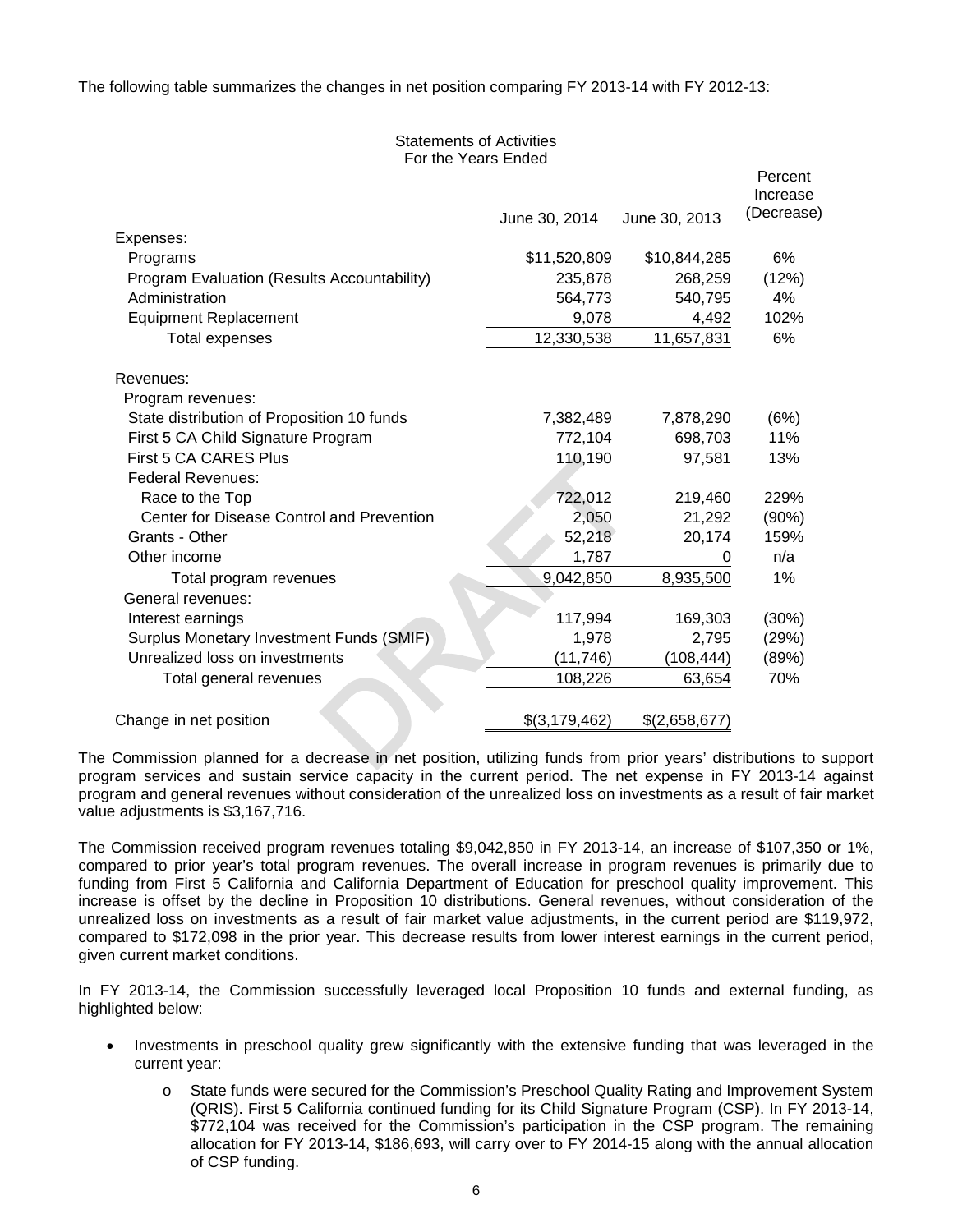- o Federal Race to the Top Early Learning Challenge grant (RTT) funding of \$722,012 was received in FY 2013-14 for the implementation of the QRIS program, blending with CSP funding and the Commission's local investment. The remainder of RTT funds allocated for FY 2013-14, \$110,080, will carry over to FY 2014-15 along with the annual allocation of RTT funding. This source of funding will continue through December 2015 with the option to extend to June 2016.
- o The Commission participated in the statewide Comprehensive Approaches to Raising Educational Standards (CARES) Plus program, a matching funds program in partnership with First 5 California, in which education stipends are distributed to early childhood professionals for workforce development. In FY 2013-14, the Commission received \$110,190 for program implementation as a 1:3 match on its local investment of \$330,568. Current CARES Plus matching funding will continue through FY 2015-16.
- The Commission received grant funding of over \$50,000 for its obesity prevention efforts representing partnerships with the Kaiser Foundation and the Public Health Department through two grant programs, including: the West Ventura Kaiser HEAL Zone grant and the Center for Disease Control and Prevention (CDC) Transforming Communities Capacity Building grant. The CDC grant concluded in September 2014. The Kaiser HEAL Zone funding is anticipated to continue through September 2015.

In FY 2013-14, interest earnings continued to decline as a result of market conditions. The Commission's total interest earnings for FY 2013-14 were \$119,972. Compared to the prior year, this is a reduction of \$52,126 or 30%. The Commission's funds are maintained in the Ventura County Treasury Investment Pool. The Ventura County Treasurer-Tax Collector's Office earned an average rate of 0.35% in FY 2013-14 for funds invested in the County investment pool compared to an average rate of 0.47% in FY 2012-13. Interest rates for FY 2013-14 are estimated to be 0.40%.

Albeit less so than in prior years, the Commission's portfolio of funds continued to decrease in fair value, resulting in an unrealized loss on investments of \$11,746 in FY 2013-14 compared to the \$108,444 in the prior year. As a result, the Commission's overall portfolio at June 30, 2014 had an unrealized loss of fair market value of \$62,452.

Interest in the ventura County Treasury investment<br>arned an average rate of 0.35% in FY 2013-14 f<br>verage rate of 0.47% in FY 2012-13. Interest rate<br>ne Commission's portfolio of funds continued to<br>the solution of \$11,746 in In FY 2013-14, the Commission spent \$11,520,809 on program services compared to \$10,844,285 in FY 2012-13, an increase of \$676,524 or just over 6%. This increase is largely attributed to the expanded preschool quality efforts funded by federal and state grants and is slightly offset by the planned decrease in program allocations in accordance with the third funding year of the strategic plan. Most programs reached or nearly reached their budgeted spending levels, with an overall average of 92% expensed. The Neighborhoods for Learning, the Commission's cornerstone initiative, reached a record spending level of 98% overall.

Program evaluation (Results-based Accountability and Quality Assurance) includes expenses for the evaluation software system, the annual evaluation report, training/capacity building, and staffing/operating expenses for the coordination of evaluation activities and technical assistance for funded programs. Expenses for this year in the amount of \$235,878 were lower than the \$268,259 spent in the prior year, a decrease mainly attributed to producing the annual evaluation report internally.

In FY 2013-14, administrative expenses were 4.6% of operating expenses, well below the established target of 5.5% of operating costs. Actual administrative expenses were maintained at a lower level than budgeted, coming in at 85% of the administrative budget.

The Commission utilized close to \$3.2 million in funds from the planned use of prior years' distributions in the current period to sustain program service levels. The overall financial position of the Commission remains solid and its net position will continue to be used to sustain program services in future years and help offset the anticipated decline in Proposition 10 tax revenues.

#### **BUDGETARY HIGHLIGHTS**

#### **OPERATING FUND**

As presented in the accompanying "Budgetary Comparison Schedule – Operating Fund" on page 24, the Commission projected \$9,191,436 in revenues and utilization of \$4,245,658 from prior years' distributions, for a total of \$13,437,094 for FY 2013-14.

Actual revenues earned in FY 2013-14 for the Operating Fund were \$9,084,723. The Commission utilized \$3,219,272 of funds from prior years' Proposition 10 distributions. Tobacco tax revenues had been originally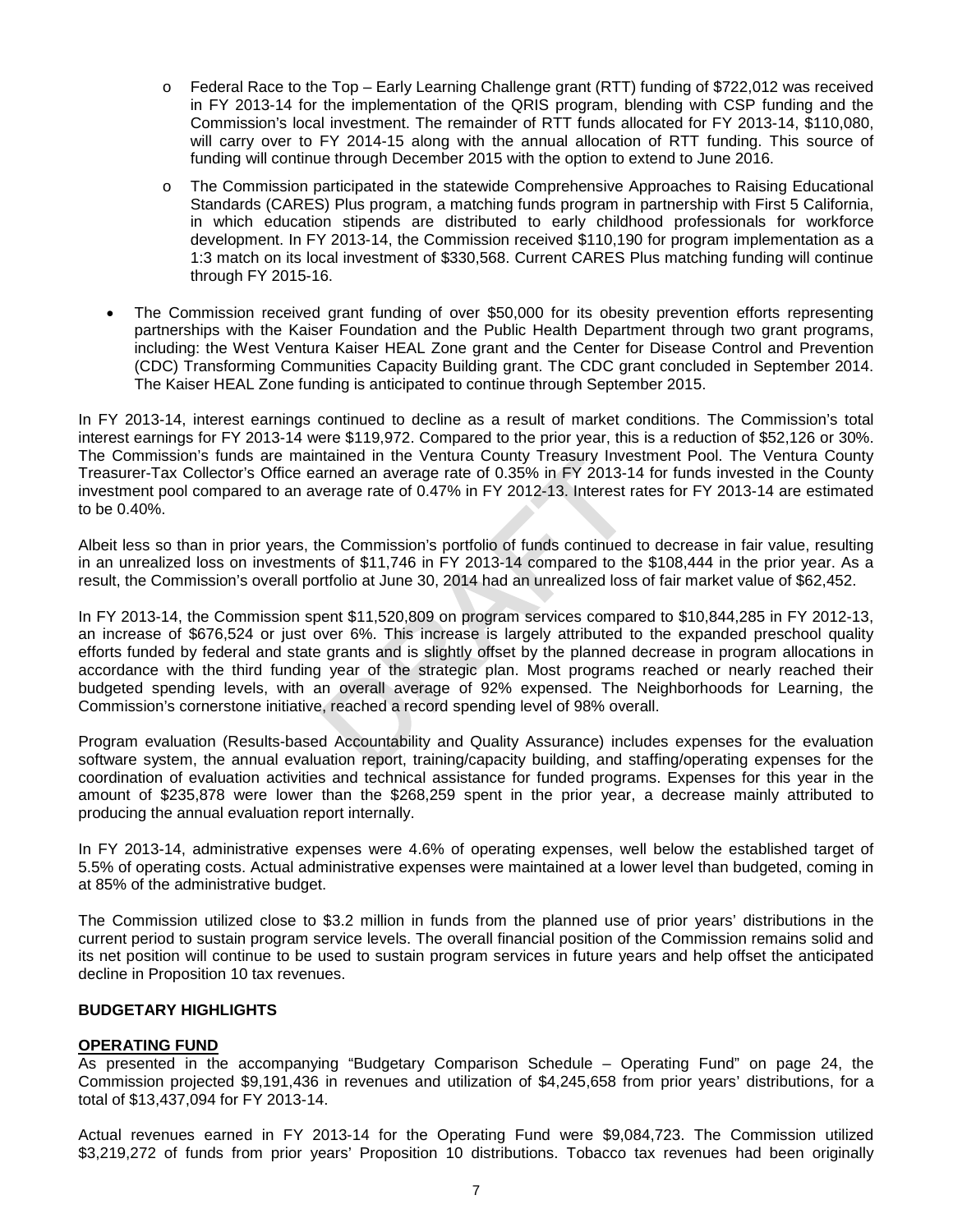budgeted at \$7.5 million and were later forecasted at just under \$7.4 million for FY 2013-14. Actual Proposition 10 revenues were commensurate with the forecast coming in at \$7,382,489. Statewide, tobacco tax revenues decreased 3.5%. However, the decrease realized for Ventura County was 6.3% due to a lower percent distribution of statewide births (2.123% in FY 2013-14 as opposed to 2.186% in FY 2012-13). In addition to tobacco tax revenues, the Commission received almost \$1.7 million in grant funding in FY 2013-14. The majority of unspent grants funds for FY 2013-14 will carry over to FY 2014-15.

In FY 2013-14, the Commission budgeted \$13,437,094 for Operating Fund expenditures. Actual expenditures in the Operating Fund were \$12,303,995 for an overall average percent budget expended rate of 92%. Surpassing the spending level from the prior year, the Neighborhoods for Learning, the Commission's largest initiative, reached its highest spending level yet of 98% overall. In general, the overall budget variance of \$1,133,099 is attributed to the following: 1) continued ramp-up for the new preschool QRIS program and remaining preschool program participation incentives, 2) closely monitoring costs and realizing cost savings for the Commission's administration and internal program areas, 3) a reduced allocation in FY 2013-14 for regional health educators, so that a level allocation could be maintained through FY 2015-16, rather than implementing a decreased allocation each year, and 4) staff vacancies in some programs. Approximately \$300,000 of program funds from FY 2013-14, primarily federal and state grant funds, will be carried forward to FY 2014-15 for the completion of certain activities. Any remaining unspent funds have been released into the Commission's Operating Fund.

# **COMMUNITY INVESTMENT LOAN FUND**

As presented in the accompanying "Budgetary Comparison Schedule – Community Investment Loan Fund" on page 25, the Commission allocated \$1,127,024 in FY 2013-14 for the Community Investment Loan Fund. Of that amount, \$1,125,000 was budgeted for loan disbursements.

d \$1,127,024 in FY 2013-14 for the Community<br>for loan disbursements.<br>s issued in the amount of \$89,368 for facility in<br>infants and toddlers in the City of Moorpark. Th<br>ich was issued in 2012 for \$175,000 for facility in<br>of In 2013-14, an additional loan was issued in the amount of \$89,368 for facility improvements and equipment to create 14 new licensed spaces for infants and toddlers in the City of Moorpark. This loan is the second loan to be issued from this fund, the first of which was issued in 2012 for \$175,000 for facility improvements and equipment to expand child care slots in the City of Fillmore. Both loans are in good standing. While additional loans and their associated earned interest and inflows of repayments were anticipated, no additional loans were processed by June 30, 2014. Actual revenues earned in FY 2013-14 for the Community Investment Loan Fund represent interest earnings of \$13,004 and loan fees of \$1,787. Revenues in the current period cover almost half of actual expenditures of \$29,656 for costs related to implementing the loan fund. As additional loans are issued, interest earnings are anticipated to more than cover the costs related to loan administration.

Additional distribution of loan funds is planned for FY 2014-15. Already, two loans were processed in August 2014, which include a loan for \$312,500 to open a new facility in Santa Paula that will create 90 licensed spaces (40 infant/toddler spaces and 50 preschool spaces) and a \$30,000 supplemental loan for the first loan recipient in Fillmore to expand their existing program, adding 30 new preschool spaces.

The Community Investment Loan fund, launched in 2008, provides low-cost capital for facilities development, including planning, construction and amortized loans to create new early care and education spaces. With the two additional loans finalized in August 2014, the Commission has issued \$606,868 in loans, creating a total of 198 new early care and education spaces in high need areas. The Commission's implementation partner, the Economic Development Collaborative of Ventura County has leveraged approximately \$243,000 in other public funding for these projects. Additionally, thirty-eight new jobs were created as a result of this expansion into high need areas of Ventura County.

# **CAPITAL ASSETS AND DEBT ADMINISTRATION**

#### **Capital Assets**

At the end of the current fiscal year, the Commission did not have any capital assets.

#### **Debt Administration**

At the end of the current fiscal year, the Commission did not have any long-term obligations outstanding.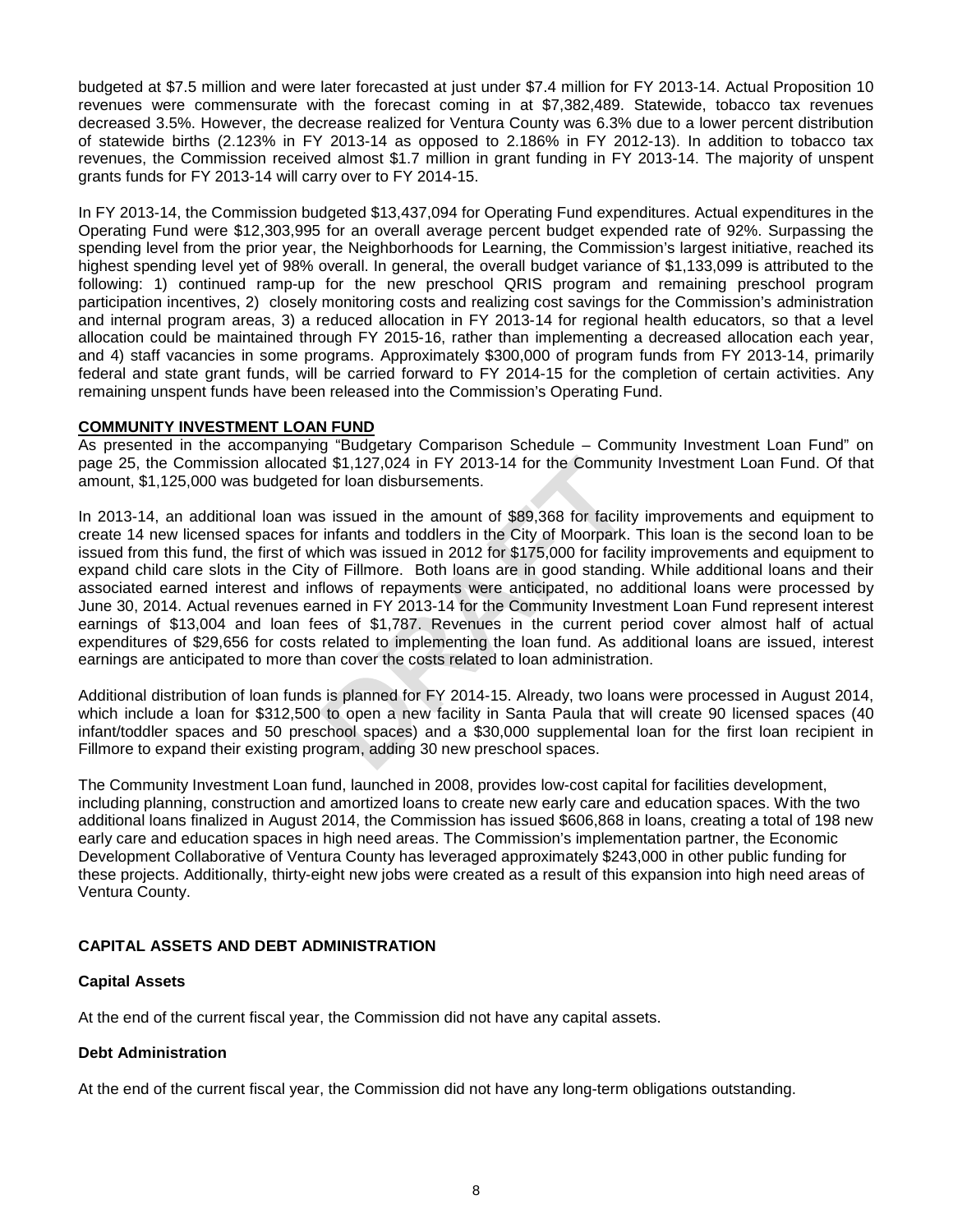### **ECONOMIC OUTLOOK AND MAJOR INITIATIVES**

In FY 2014-15, the Commission will implement the fourth funding year of its five-year strategic plan. The overall local investment for FY 2014-15 is budgeted at just over \$11.1 million, a spending level similar to the prior year. However, with significant leveraged funding, particularly for countywide preschool quality efforts, the Commission's overall funding level for FY 2014-15 increased to \$13.4 million. Since the Commission's major strategic plan programs are continuing for FY 2014-15, it is anticipated that programs will meet their budgeted expenditure levels. In FY 2014-15, the Commission anticipates drawing upon interest earnings from the Sustainability fund to support program services.

Future annual revenues from the Proposition 10 apportionments are expected to continue to decline due to the decrease in the amount of tobacco sales within the State, smokers purchasing tobacco via the Internet, illegal sales of tobacco, and Board of Equalization administrative costs. The Commission has estimated the decline in tobacco tax revenues at a rate of 4%. To prepare for decreases in future years' revenues, the Commission closely monitors and periodically revises its long-term financial plan.

Through blending local funding with Federal Race to the Top – Early Learning Challenge grant dollars and First 5 California's Child Signature Programs, the Commission's Quality Rating and Improvement System (QRIS) will continue to be expanded in Ventura County. Over the next two years, it is estimated that the Commission will receive almost \$3 million in federal and state grant revenue for preschool quality efforts.

The Commission is positioned to receive matching funds from First 5 California's new CARES Plus program, which provides education stipends for early learning providers. Over the next two years, it is anticipated that the Commission will leverage a total of \$300,000.

The Commission's obesity prevention efforts will continue for FY 2014-15. Approximately \$30,000 in related grant revenue is anticipated for the continuing partnership with Ventura County Public Health for the HEAL Zone project.

The Commission's funded partners also leverage federal and state funds at the program level, which contribute towards the program as matching funds. In FY 2014-15, it is estimated that programs will draw down over \$400,000 in federal and state funding.

exactive matching funds from First 5 California's nearly learning providers. Over the next two yer<br>\$300,000.<br>ion efforts will continue for FY 2014-15. Approxinuing partnership with Ventura County Public Hea<br>s also leverage The Commission will conduct strategic planning throughout FY 2014-15 with a new plan slated to be adopted by June 30, 2015. A new financial plan will be developed in conjunction with the new strategic plan. A focus of this strategic plan will be on long-term sustainability, given declining revenues and available resources to support the service system. Implementation of the new plan will begin July 1, 2016.

#### **SUMMARY**

Brain research clearly tells us that ages 0-5 are critical years for developing lifelong social, emotional and learning skills. While this period is absolutely key to a child's development, it is also where public investments are the lowest. Together with parents, school districts, community leaders, and social and healthcare agencies, First 5 Ventura County works to fill the gaps through its network of essential services for young children and their familiesa network that strengthens futures for children, families and communities. For FY 2013-14, in addition to a local investment of \$10.7 million, the Commission successfully brought in more than \$1.6 million in grants and leveraged program dollars, resulting in a total investment of \$12.8 million. The Commission and its partners are well positioned to serve the needs of children and families in Ventura County.

This financial report is designed to provide the public with an overview of the Commission's financial operations and conditions.

If you have questions about this report or need additional financial information, contact First 5 Ventura County (Children and Families First Commission of Ventura County), 2580 E. Main Street, Suite 203, Ventura, CA 93003, (805) 648-9990.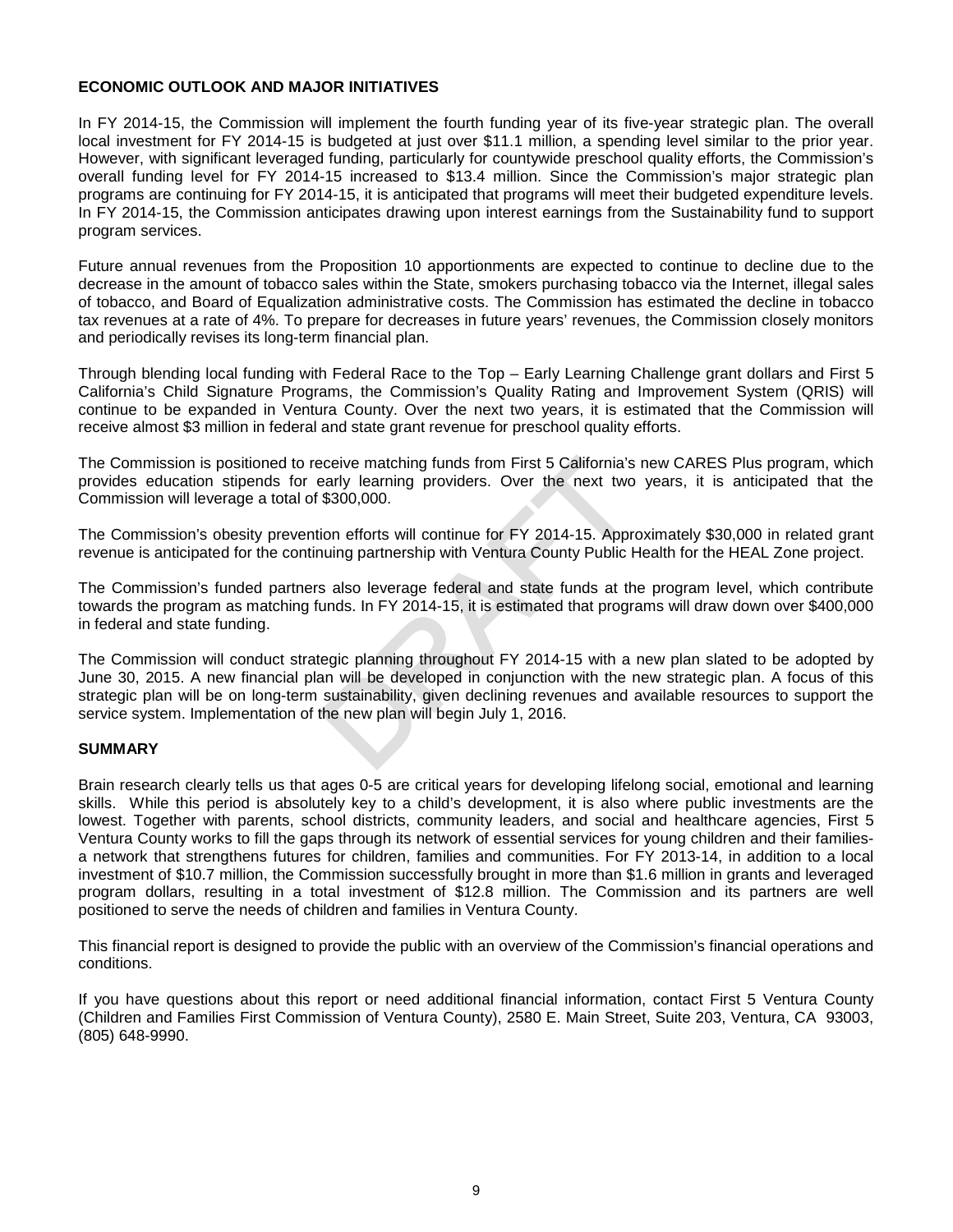#### STATEMENTS OF NET POSITION JUNE 30, 2014 AND 2013

| <b>ASSETS</b>                       | 2014             | 2013             |
|-------------------------------------|------------------|------------------|
|                                     |                  |                  |
| Cash and investments                | \$<br>30,047,401 | \$<br>33,014,634 |
| Due from other governments          | 1,935,443        | 2,214,162        |
| Loans receivable                    | 227,476          | 164,150          |
| Accounts receivable                 | 808              | 1,517            |
| Interest receivable                 | 30,683<br>32,801 | 53,186<br>33,017 |
| Prepaid expenses                    |                  |                  |
| <b>Total assets</b>                 | \$<br>32,274,612 | \$<br>35,480,666 |
|                                     |                  |                  |
| <b>LIABILITIES AND NET POSITION</b> |                  |                  |
| Liabilities:                        |                  |                  |
| Accounts and contracts payable      | \$<br>3,268,474  | \$<br>3,224,399  |
| Compensated absences                | 64,517           | 67,630           |
| Unearned revenue                    | 173,175          | 240,729          |
| <b>Total liabilities</b>            | 3,506,166        | 3,532,758        |
| Net Position -                      |                  |                  |
| Unrestricted                        | 28,768,446       | 31,947,908       |
| Total liabilities and net position  | \$<br>32,274,612 | \$<br>35,480,666 |
|                                     |                  |                  |
|                                     |                  |                  |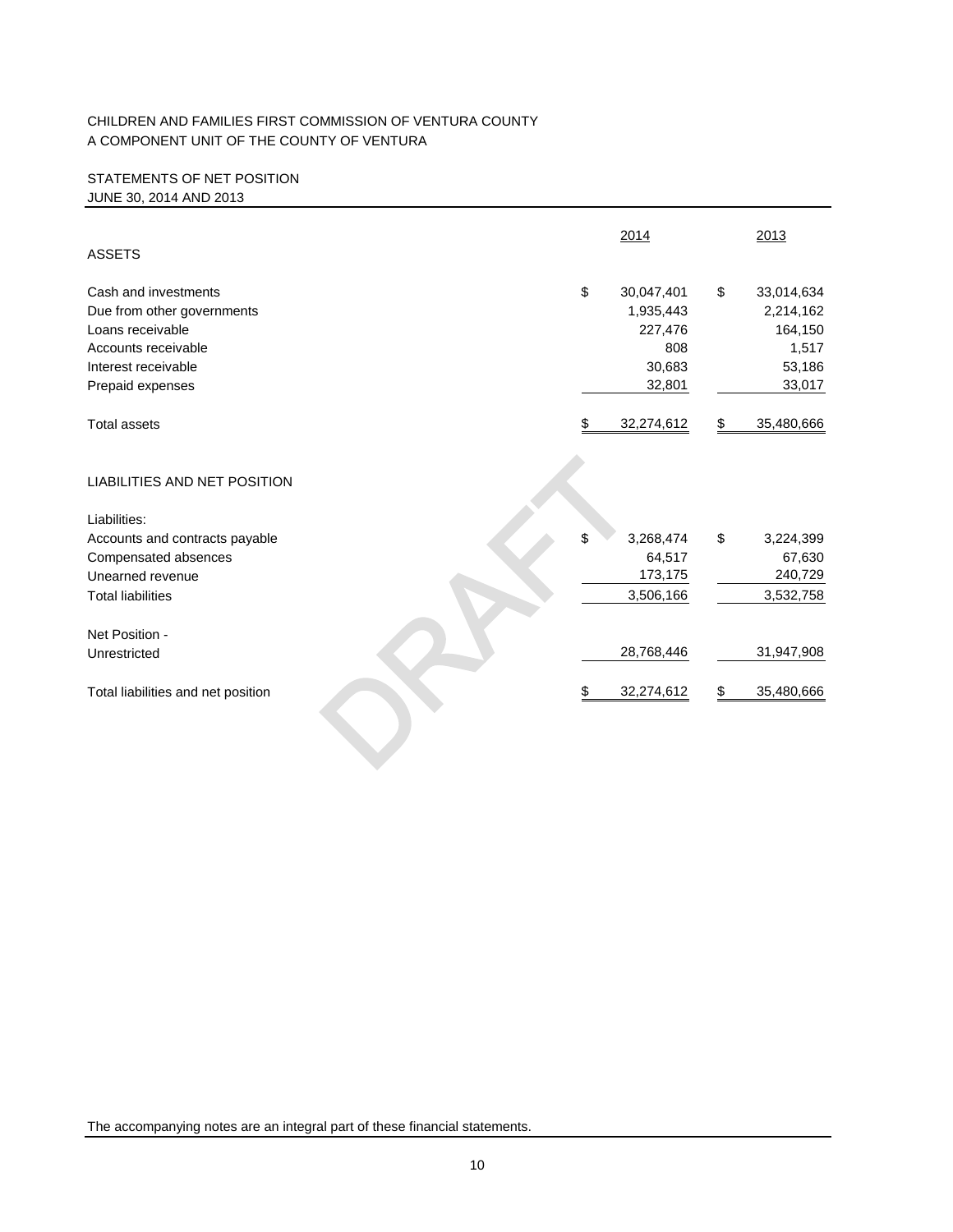# STATEMENTS OF ACTIVITIES FOR THE YEARS ENDED JUNE 30, 2014 AND 2013

|                                            | 2014             | 2013             |
|--------------------------------------------|------------------|------------------|
| <b>EXPENSES</b>                            |                  |                  |
| Program expenses:                          |                  |                  |
| Neighborhoods for Learning                 | \$<br>6,637,252  | \$<br>6,473,234  |
| <b>Countywide Strategies</b>               | 1,756,954        | 2,014,058        |
| Countywide Preschool                       | 2,397,715        | 1,637,117        |
| Communications, Education and Development  | 351,362          | 288,840          |
| Program Management                         | 347,870          | 402,716          |
| Community Investment Loan Fund             | 29,656           | 28,320           |
| Evaluation expenses - Results-based        |                  |                  |
| Accountability and Quality Assurance       | 235,878          | 268,259          |
| Administration expenses                    | 564,773          | 540,795          |
| Equipment replacement                      | 9,078            | 4,492            |
| Total expenses                             | 12,330,538       | 11,657,831       |
|                                            |                  |                  |
| <b>REVENUES</b>                            |                  |                  |
| Program revenues:                          |                  |                  |
| Proposition 10 apportionment               | 7,382,489        | 7,878,290        |
| First 5 California Child Signature Program | 772,104          | 698,703          |
| <b>First 5 California CARES Plus</b>       | 110,190          | 97,581           |
| Federal grant revenue -                    |                  |                  |
| Race to the Top                            | 722,012          | 219,460          |
| Center for Disease Control and Prevention  | 2,050            | 21,292           |
| Grants - Other                             | 52,218           | 20,174           |
| Other                                      | 1,787            |                  |
| Total program revenues                     | 9,042,850        | 8,935,500        |
| Net expense                                | (3, 287, 688)    | (2,722,331)      |
| General revenues:                          |                  |                  |
| Interest earnings                          | 117,994          | 169,303          |
| Proposition 10 SMIF                        | 1,978            | 2,795            |
| Unrealized loss on investments             | (11, 746)        | (108, 444)       |
| Total general revenues                     | 108,226          | 63,654           |
| Change in net position                     | (3, 179, 462)    | (2,658,677)      |
| Net position, beginning of year            | 31,947,908       | 34,606,585       |
| Net position, end of year                  | \$<br>28,768,446 | \$<br>31,947,908 |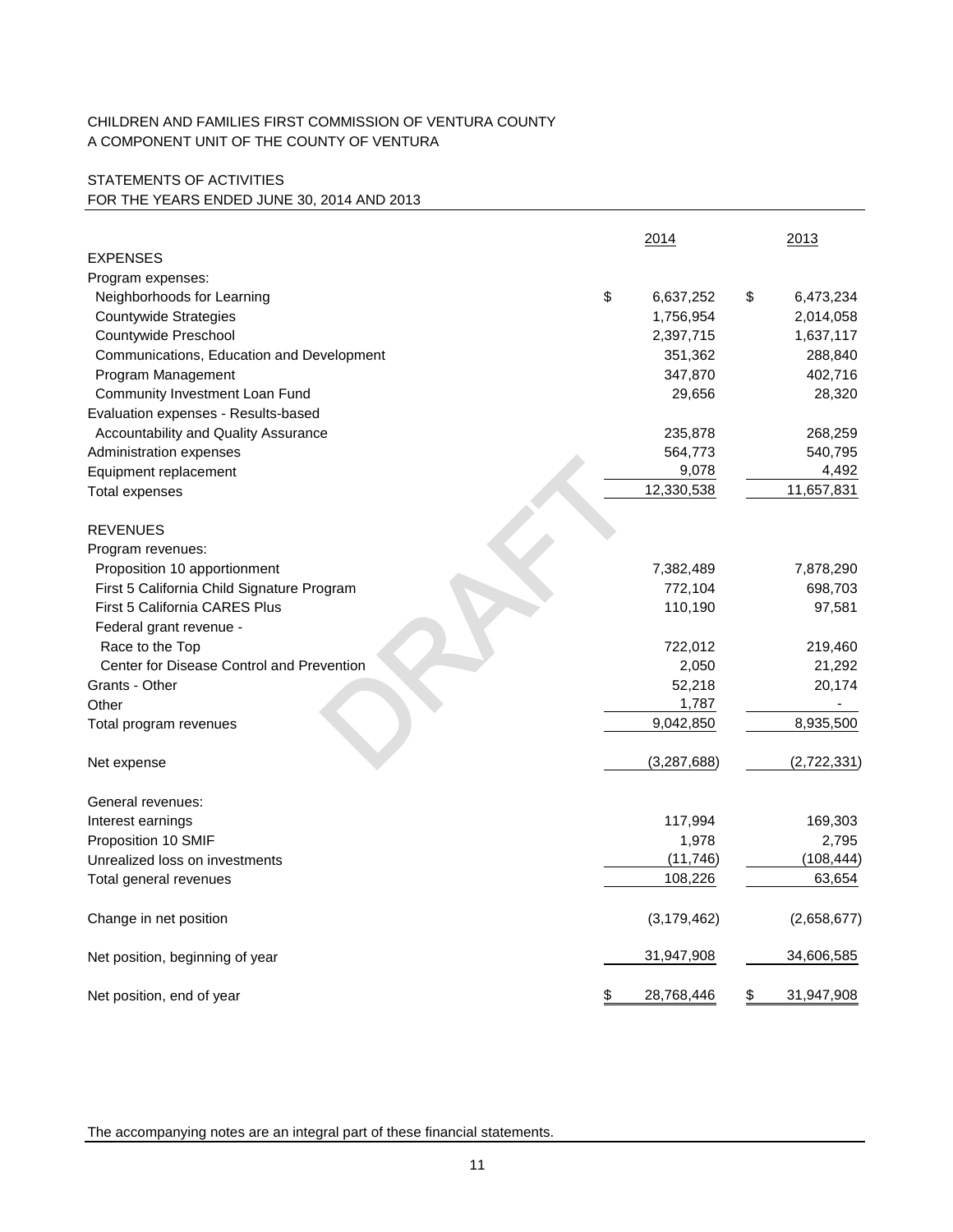#### GOVERNMENTAL FUNDS BALANCE SHEET JUNE 30, 2014

|                                     |    | Operating<br>Fund | Sustainability<br>Fund | Community<br>Investment<br>Loan Fund |           | Total<br>Governmental<br>Funds |            |
|-------------------------------------|----|-------------------|------------------------|--------------------------------------|-----------|--------------------------------|------------|
| <b>ASSETS</b>                       |    |                   |                        |                                      |           |                                |            |
| Cash and investments                | \$ | 10,819,533        | \$<br>18,174,529       | \$                                   | 1,053,339 | \$                             | 30,047,401 |
| Due from other governments          |    | 1,935,443         |                        |                                      |           |                                | 1,935,443  |
| Loans receivable                    |    |                   |                        |                                      | 227,476   |                                | 227,476    |
| Accounts receivable                 |    | 808               |                        |                                      |           |                                | 808        |
| Interest receivable                 |    | 11,096            | 15,073                 |                                      | 4,514     |                                | 30,683     |
| Prepaid expenses                    |    | 32,801            |                        |                                      |           |                                | 32,801     |
| <b>Total assets</b>                 | \$ | 12,799,681        | \$<br>18,189,602       | \$                                   | 1,285,329 | \$                             | 32,274,612 |
| <b>LIABILITIES AND FUND BALANCE</b> |    |                   |                        |                                      |           |                                |            |
| Liabilities:                        |    |                   |                        |                                      |           |                                |            |
| Accounts and contracts payable      | \$ | 3,253,128         | \$                     | \$                                   | 15,346    | \$                             | 3,268,474  |
| Compensated absences                |    |                   |                        |                                      |           |                                |            |
| Unearned revenue                    |    | 173,175           |                        |                                      |           |                                | 173,175    |
| <b>Total liabilities</b>            |    | 3,426,303         |                        |                                      | 15,346    |                                | 3,441,649  |
| Fund balance:                       |    |                   |                        |                                      |           |                                |            |
| Nonspendable                        |    | 32,801            |                        |                                      | 227,476   |                                | 260,277    |
| Restricted                          |    |                   |                        |                                      |           |                                |            |
| Committed                           |    | 9,340,577         | 18,189,602             |                                      | 1,042,507 |                                | 28,572,686 |
| Assigned                            |    |                   |                        |                                      |           |                                |            |
| Unassigned                          |    |                   |                        |                                      |           |                                |            |
| Total fund balance                  |    | 9,373,378         | 18,189,602             |                                      | 1,269,983 |                                | 28,832,963 |
| Total liabilities and fund balance  | \$ | 12,799,681        | \$<br>18,189,602       | \$                                   | 1,285,329 | \$                             | 32,274,612 |

Amounts reported for governmental activities in the statement of net position are different because:

| Total fund balance from above                                                                                                                                | 28.832.963 |
|--------------------------------------------------------------------------------------------------------------------------------------------------------------|------------|
| Long-term liabilities, including accrued compensated absences, are not due<br>and payable in the current period and therefore are not reported in the funds. | (64, 517)  |
| Net position of governmental activities                                                                                                                      | 28,768,446 |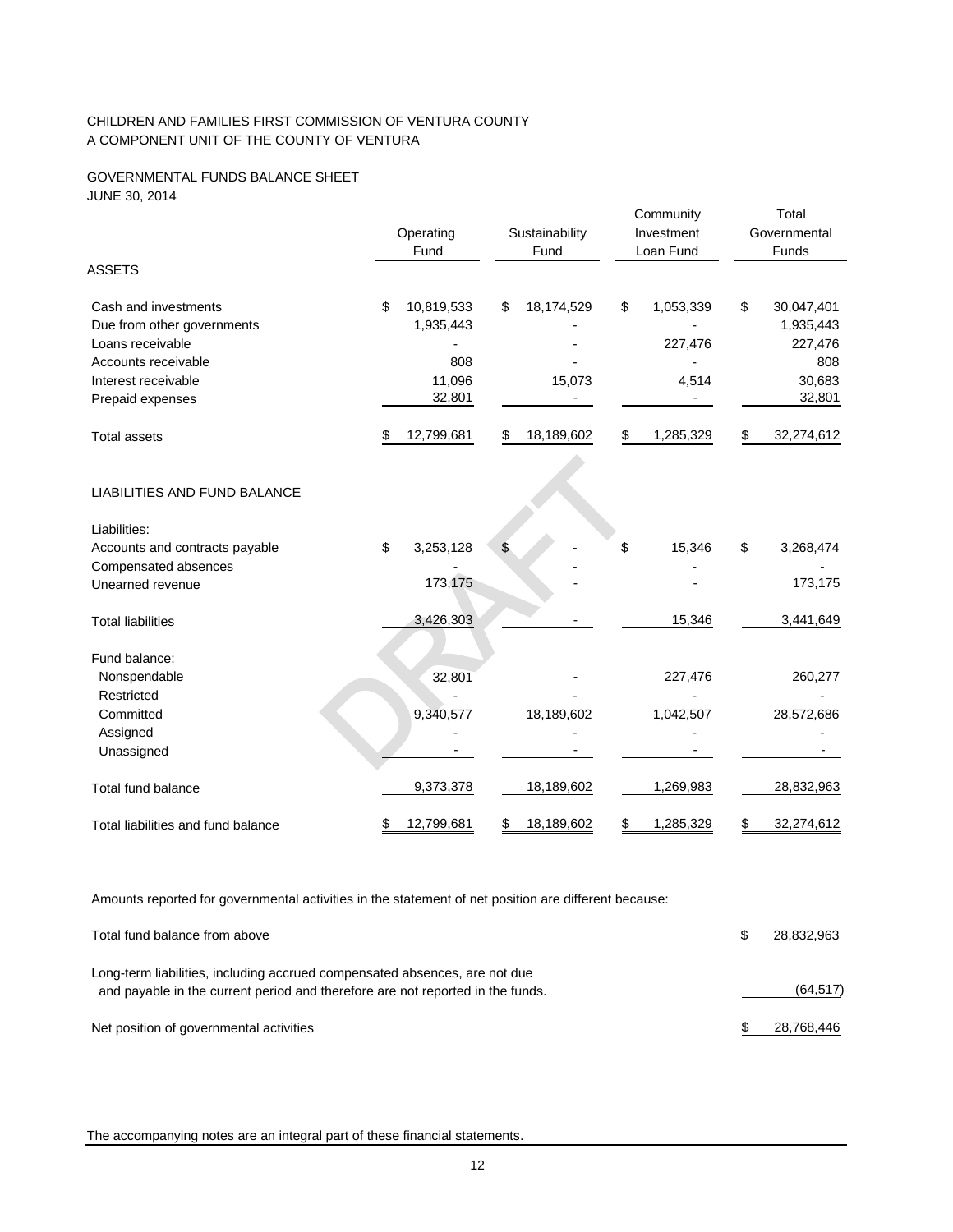#### GOVERNMENTAL FUNDS BALANCE SHEET JUNE 30, 2013

|                                     | Operating<br>Fund |                  | Sustainability<br>Fund |    | Community<br>Investment<br>Loan Fund |    |            | Total<br>Governmental<br>Funds |  |
|-------------------------------------|-------------------|------------------|------------------------|----|--------------------------------------|----|------------|--------------------------------|--|
| <b>ASSETS</b>                       |                   |                  |                        |    |                                      |    |            |                                |  |
| Cash and investments                | \$                | 13,785,353<br>\$ | 18,110,130             | \$ | 1,119,151                            | \$ | 33,014,634 |                                |  |
| Due from (due to) other funds       |                   | (4,740)          |                        |    | 4,740                                |    |            |                                |  |
| Due from other governments          |                   | 2,214,162        |                        |    |                                      |    | 2,214,162  |                                |  |
| Loan receivable                     |                   |                  |                        |    | 164,150                              |    | 164,150    |                                |  |
| Accounts receivable                 |                   | 1,517            |                        |    |                                      |    | 1,517      |                                |  |
| Interest receivable                 |                   | 23,538           | 26,042                 |    | 3,606                                |    | 53,186     |                                |  |
| Prepaid expenses                    |                   | 33,017           |                        |    |                                      |    | 33,017     |                                |  |
| <b>Total assets</b>                 | \$                | 16,052,847<br>\$ | 18,136,172             | \$ | 1,291,647                            | \$ | 35,480,666 |                                |  |
| <b>LIABILITIES AND FUND BALANCE</b> |                   |                  |                        |    |                                      |    |            |                                |  |
| Liabilities:                        |                   |                  |                        |    |                                      |    |            |                                |  |
| Accounts and contracts payable      | \$                | \$<br>3,218,065  |                        | \$ | 6,334                                | \$ | 3,224,399  |                                |  |
| Compensated absences                |                   |                  |                        |    |                                      |    |            |                                |  |
| Unearned revenue                    |                   | 240,729          |                        |    |                                      |    | 240,729    |                                |  |
| <b>Total liabilities</b>            |                   | 3,458,794        |                        |    | 6,334                                |    | 3,465,128  |                                |  |
| Fund balance:                       |                   |                  |                        |    |                                      |    |            |                                |  |
| Nonspendable                        |                   | 33,017           |                        |    | 164,150                              |    | 197,167    |                                |  |
| Restricted                          |                   |                  |                        |    |                                      |    |            |                                |  |
| Committed                           |                   | 12,561,036       | 18,136,172             |    | 1,121,163                            |    | 31,818,371 |                                |  |
| Assigned                            |                   |                  |                        |    |                                      |    |            |                                |  |
| Unassigned                          |                   |                  |                        |    |                                      |    |            |                                |  |
| Total fund balance                  |                   | 12,594,053       | 18,136,172             |    | 1,285,313                            |    | 32,015,538 |                                |  |
| Total liabilities and fund balance  | \$                | 16,052,847<br>\$ | 18,136,172             | \$ | 1,291,647                            | \$ | 35,480,666 |                                |  |

Amounts reported for governmental activities in the statement of net position are different because:

| Total fund balance from above                                                                                                                                | 32.015.538 |
|--------------------------------------------------------------------------------------------------------------------------------------------------------------|------------|
| Long-term liabilities, including accrued compensated absences, are not due<br>and payable in the current period and therefore are not reported in the funds. | (67, 630)  |
| Net position of governmental activities                                                                                                                      | 31,947,908 |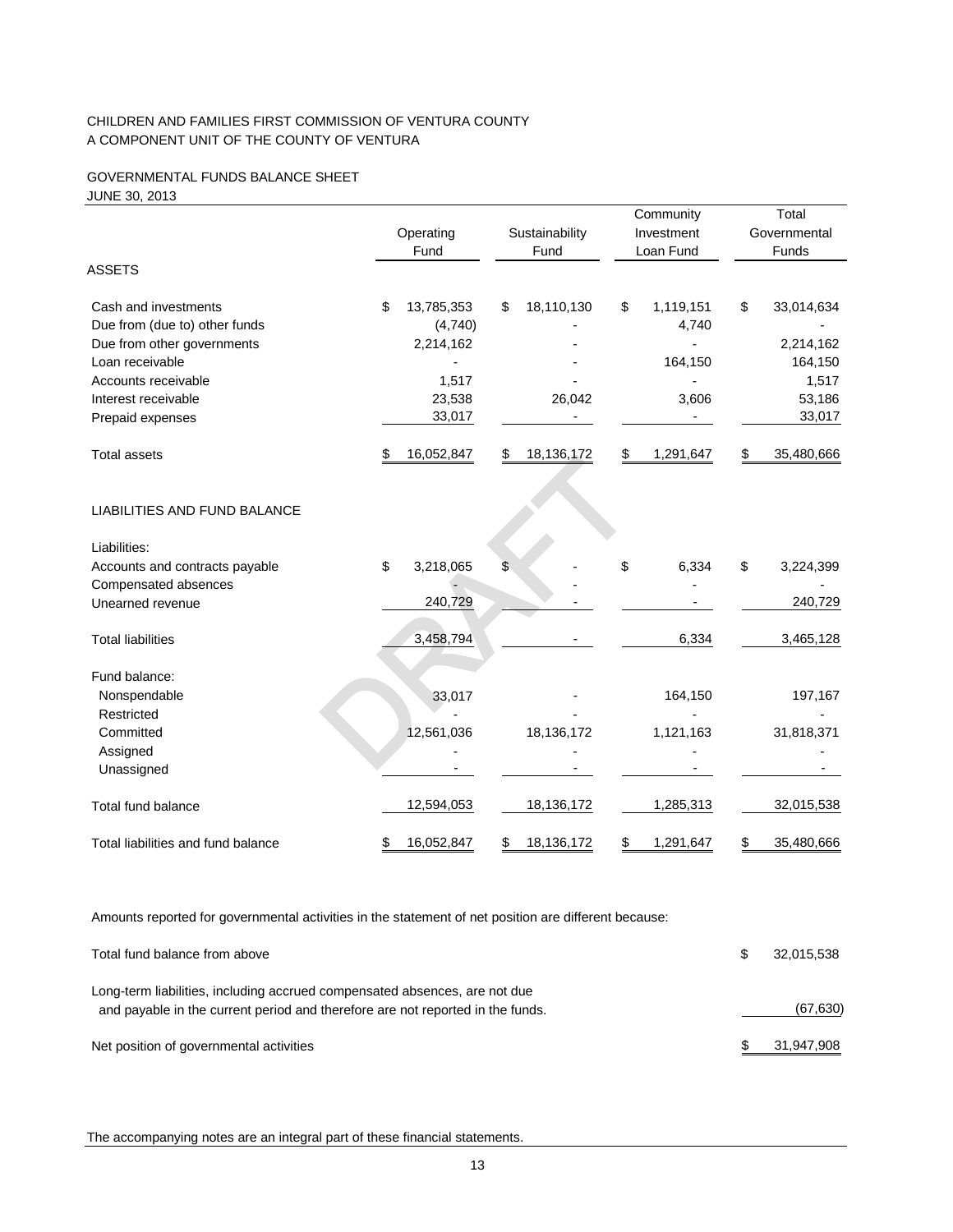#### STATEMENT OF REVENUES, EXPENDITURES AND CHANGES IN FUND BALANCE FOR THE YEAR ENDED JUNE 30, 2014

|                                            | Operating<br>Fund | Sustainability<br>Fund | Community<br>Investment<br>Loan Fund | Total<br>Governmental<br>Funds |
|--------------------------------------------|-------------------|------------------------|--------------------------------------|--------------------------------|
| <b>REVENUES</b>                            |                   |                        |                                      |                                |
| Program revenues:                          |                   |                        |                                      |                                |
| Proposition 10 apportionment               | \$<br>7,382,489   | \$                     | \$                                   | \$<br>7,382,489                |
| First 5 California Child Signature Program | 772,104           |                        |                                      | 772,104                        |
| First 5 California CARES Plus              | 110,190           |                        |                                      | 110,190                        |
| Federal grant revenue:                     |                   |                        |                                      |                                |
| Race to the Top                            | 722,012           |                        |                                      | 722,012                        |
| Center for Disease Control and Prevention  | 2,050             |                        |                                      | 2,050                          |
| Grants - Other                             | 52,218            |                        |                                      | 52,218                         |
| Other                                      |                   |                        | 1,787                                | 1,787                          |
| Total program revenues                     | 9,041,063         |                        | 1,787                                | 9,042,850                      |
| General revenues:                          |                   |                        |                                      |                                |
| Interest earnings                          | 41,682            | 63,308                 | 13,004                               | 117,994                        |
| Proposition 10 SMIF                        | 1,978             |                        |                                      | 1,978                          |
| Unrealized loss on investments             | (1, 403)          | (9,878)                | (465)                                | (11, 746)                      |
| Total general revenues                     | 42,257            | 53,430                 | 12,539                               | 108,226                        |
| <b>Total revenues</b>                      | 9,083,320         | 53,430                 | 14,326                               | 9,151,076                      |
| <b>EXPENDITURES</b>                        |                   |                        |                                      |                                |
| Program expenditures:                      |                   |                        |                                      |                                |
| Neighborhoods for Learning                 | 6,637,252         |                        |                                      | 6,637,252                      |
| Countywide Strategies                      | 1,756,954         |                        |                                      | 1,756,954                      |
| Countywide Preschool                       | 2,397,715         |                        |                                      | 2,397,715                      |
| Communications, Education and Development  | 351,362           |                        |                                      | 351,362                        |
| Program Management                         | 349,302           |                        |                                      | 349,302                        |
| Community Investment Loan Fund             |                   |                        | 29,656                               | 29,656                         |
| Evaluation expenditures - Results-based    |                   |                        |                                      |                                |
| Accountability and Quality Assurance       | 235,878           |                        |                                      | 235,878                        |
| Administrative expenditures                | 566,454           |                        |                                      | 566,454                        |
| Equipment replacement                      | 9,078             |                        |                                      | 9,078                          |
| Total expenditures                         | 12,303,995        |                        | 29,656                               | 12,333,651                     |
| Change in fund balance                     | (3,220,675)       | 53,430                 | (15, 330)                            | (3, 182, 575)                  |
| Fund balance, beginning of year            | 12,594,053        | 18,136,172             | 1,285,313                            | 32,015,538                     |
| Fund balance, end of year                  | \$<br>9,373,378   | \$<br>18,189,602       | \$<br>1,269,983                      | \$<br>28,832,963               |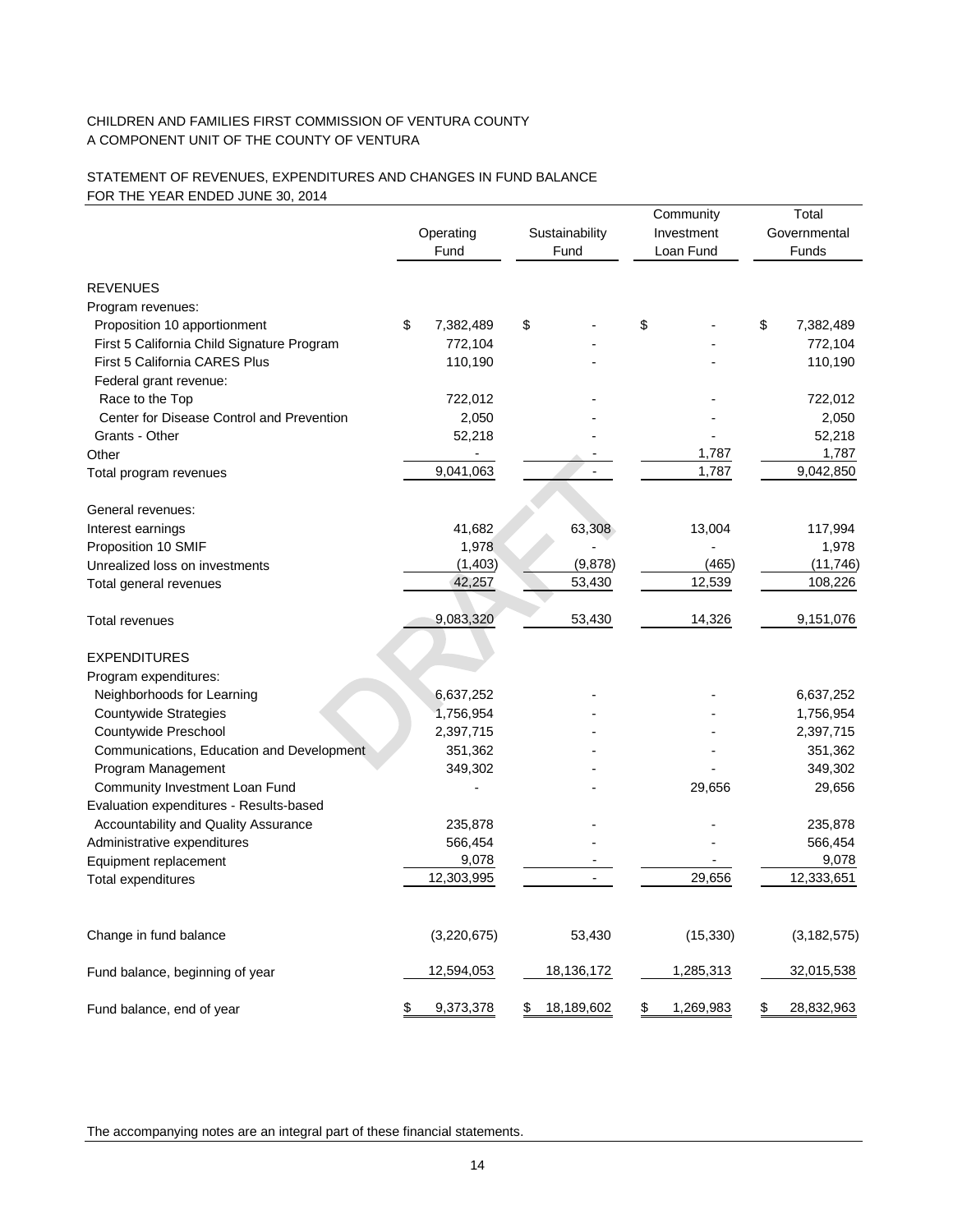#### STATEMENT OF REVENUES, EXPENDITURES AND CHANGES IN FUND BALANCE - concluded FOR THE YEAR ENDED JUNE 30, 2014

|                                                                                                                                                                                                                 | Total<br>Governmental<br>Funds |
|-----------------------------------------------------------------------------------------------------------------------------------------------------------------------------------------------------------------|--------------------------------|
| Amounts reported for governmental activities in the statement of activities are different because:                                                                                                              |                                |
| Net change in fund balance from above                                                                                                                                                                           | \$<br>(3, 182, 575)            |
| The change in compensated absences reported in the Statement of Activities does not<br>require the use of current financial resources and, therefore, is not reported as expenditures<br>in governmental funds. | 3,113                          |
| Change in net position of governmental activities                                                                                                                                                               | (3, 179, 462)                  |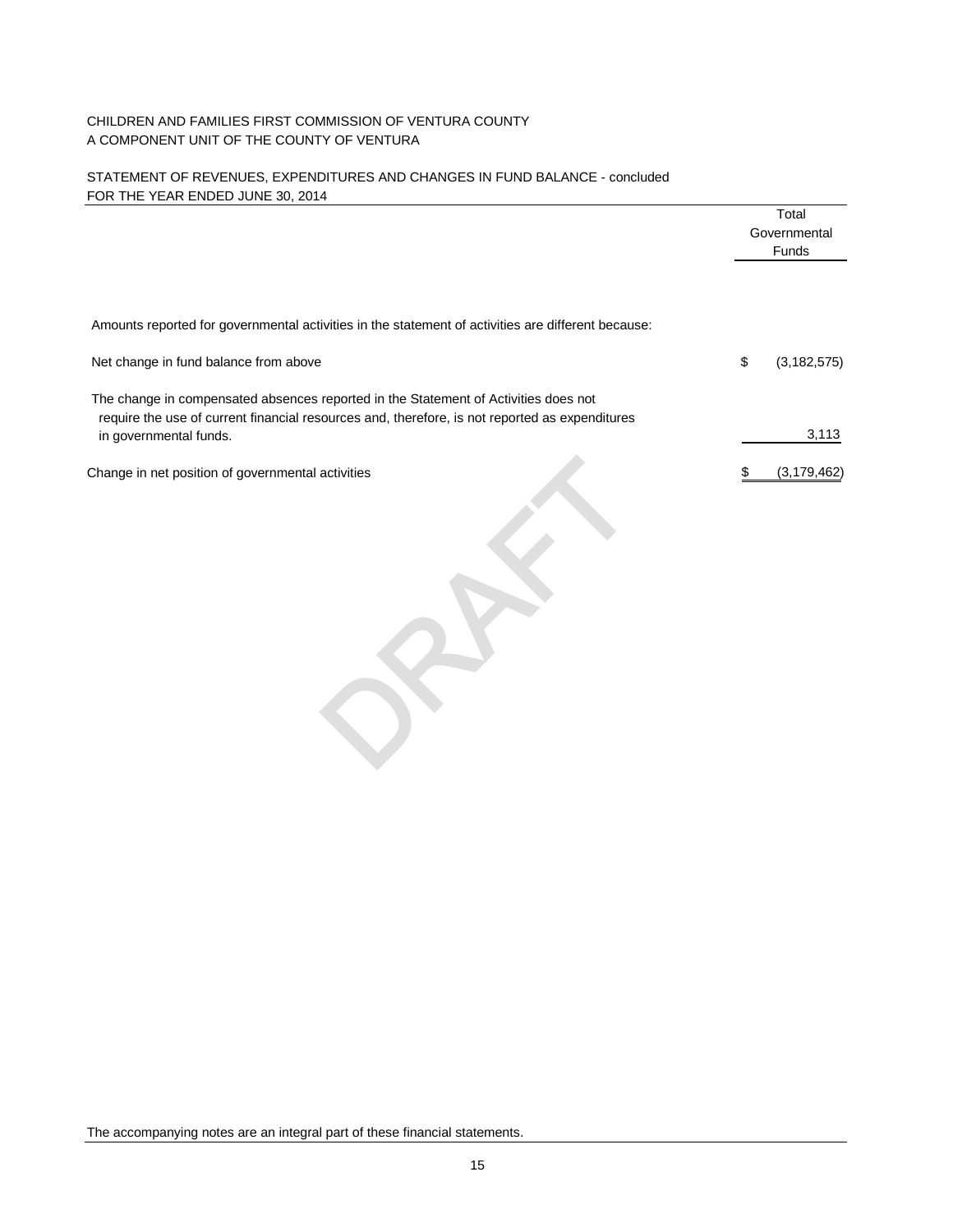#### STATEMENT OF REVENUES, EXPENDITURES AND CHANGES IN FUND BALANCE FOR THE YEAR ENDED JUNE 30, 2013

|                                            | Operating<br>Fund | Sustainability<br>Fund | Community<br>Investment<br>Loan Fund | Total<br>Governmental<br>Funds |
|--------------------------------------------|-------------------|------------------------|--------------------------------------|--------------------------------|
| <b>REVENUES</b>                            |                   |                        |                                      |                                |
| Program revenues:                          |                   |                        |                                      |                                |
| Proposition 10 apportionment               | \$<br>7,878,290   | \$                     | \$                                   | \$<br>7,878,290                |
| First 5 California Child Signature Program | 698,703           |                        |                                      | 698,703                        |
| First 5 California CARES Plus              | 97,581            |                        |                                      | 97,581                         |
| Federal grant revenue:                     |                   |                        |                                      |                                |
| Race to the Top                            | 219,460           |                        |                                      | 219,460                        |
| Center for Disease Control and Prevention  | 21,292            |                        |                                      | 21,292                         |
| Grants - Other                             | 20,174            |                        |                                      | 20,174                         |
| Other                                      |                   |                        |                                      |                                |
| Total program revenues                     | 8,935,500         |                        |                                      | 8,935,500                      |
| General revenues:                          |                   |                        |                                      |                                |
| Interest earnings                          | 67,548            | 84,990                 | 16,765                               | 169,303                        |
| Proposition 10 SMIF                        | 2,795             |                        |                                      | 2,795                          |
| Unrealized loss on investments             | (45, 395)         | (57, 235)              | (5,814)                              | (108, 444)                     |
| Total general revenues                     | 24,948            | 27,755                 | 10,951                               | 63,654                         |
| Total revenues                             | 8,960,448         | 27,755                 | 10,951                               | 8,999,154                      |
| <b>EXPENDITURES</b>                        |                   |                        |                                      |                                |
| Program expenditures:                      |                   |                        |                                      |                                |
| Neighborhoods for Learning                 | 6,473,234         |                        |                                      | 6,473,234                      |
| <b>Countywide Strategies</b>               | 2,014,058         |                        |                                      | 2,014,058                      |
| Countywide Preschool                       | 1,637,117         |                        |                                      | 1,637,117                      |
| Communications, Education and Development  | 288,840           |                        |                                      | 288,840                        |
| Program Management                         | 404,006           |                        |                                      | 404,006                        |
| Community Investment Loan Fund             |                   |                        | 28,320                               | 28,320                         |
| Evaluation expenditures - Results-based    |                   |                        |                                      |                                |
| Accountability and Quality Assurance       | 268,259           |                        |                                      | 268,259                        |
| Administrative expenditures                | 542,309           |                        |                                      | 542,309                        |
| Equipment replacement                      | 4,492             |                        |                                      | 4,492                          |
| Total expenditures                         | 11,632,315        |                        | 28,320                               | 11,660,635                     |
| Change in fund balance                     | (2,671,867)       | 27,755                 | (17, 369)                            | (2,661,481)                    |
| Fund balance, beginning of year            | 15,265,920        | 18,108,417             | 1,302,682                            | 34,677,019                     |
| Fund balance, end of year                  | \$<br>12,594,053  | \$<br>18,136,172       | \$<br>1,285,313                      | \$<br>32,015,538               |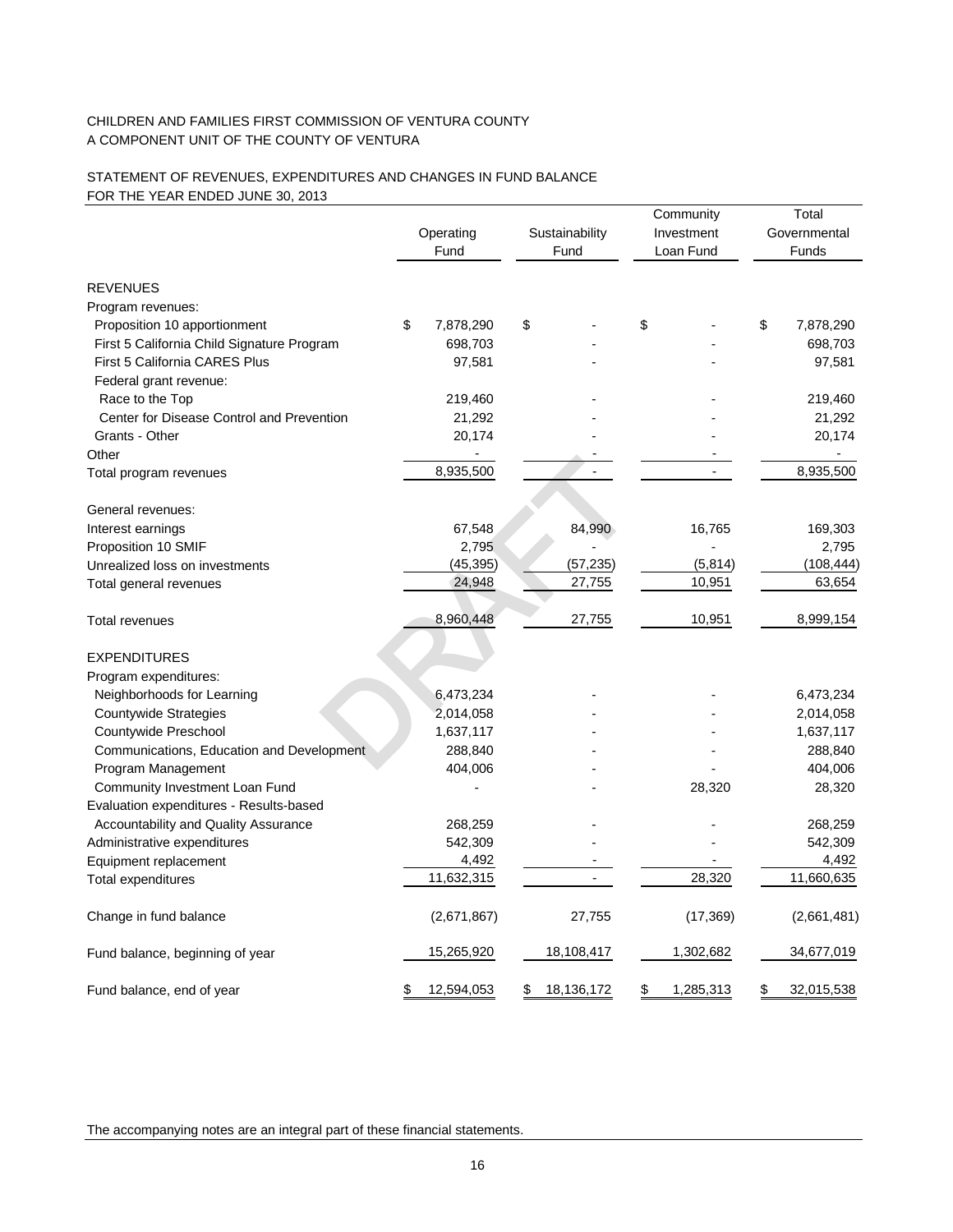#### STATEMENT OF REVENUES, EXPENDITURES AND CHANGES IN FUND BALANCE - concluded FOR THE YEAR ENDED JUNE 30, 2013

|                                                                                                                                                                                                                 | Total<br>Governmental<br>Funds |
|-----------------------------------------------------------------------------------------------------------------------------------------------------------------------------------------------------------------|--------------------------------|
| Amounts reported for governmental activities in the statement of activities are different because:                                                                                                              |                                |
| Net change in fund balance from above                                                                                                                                                                           | \$<br>(2,661,481)              |
| The change in compensated absences reported in the Statement of Activities does not<br>require the use of current financial resources and, therefore, is not reported as expenditures<br>in governmental funds. | 2,804                          |
| Change in net position of governmental activities                                                                                                                                                               | (2,658,677)                    |
|                                                                                                                                                                                                                 |                                |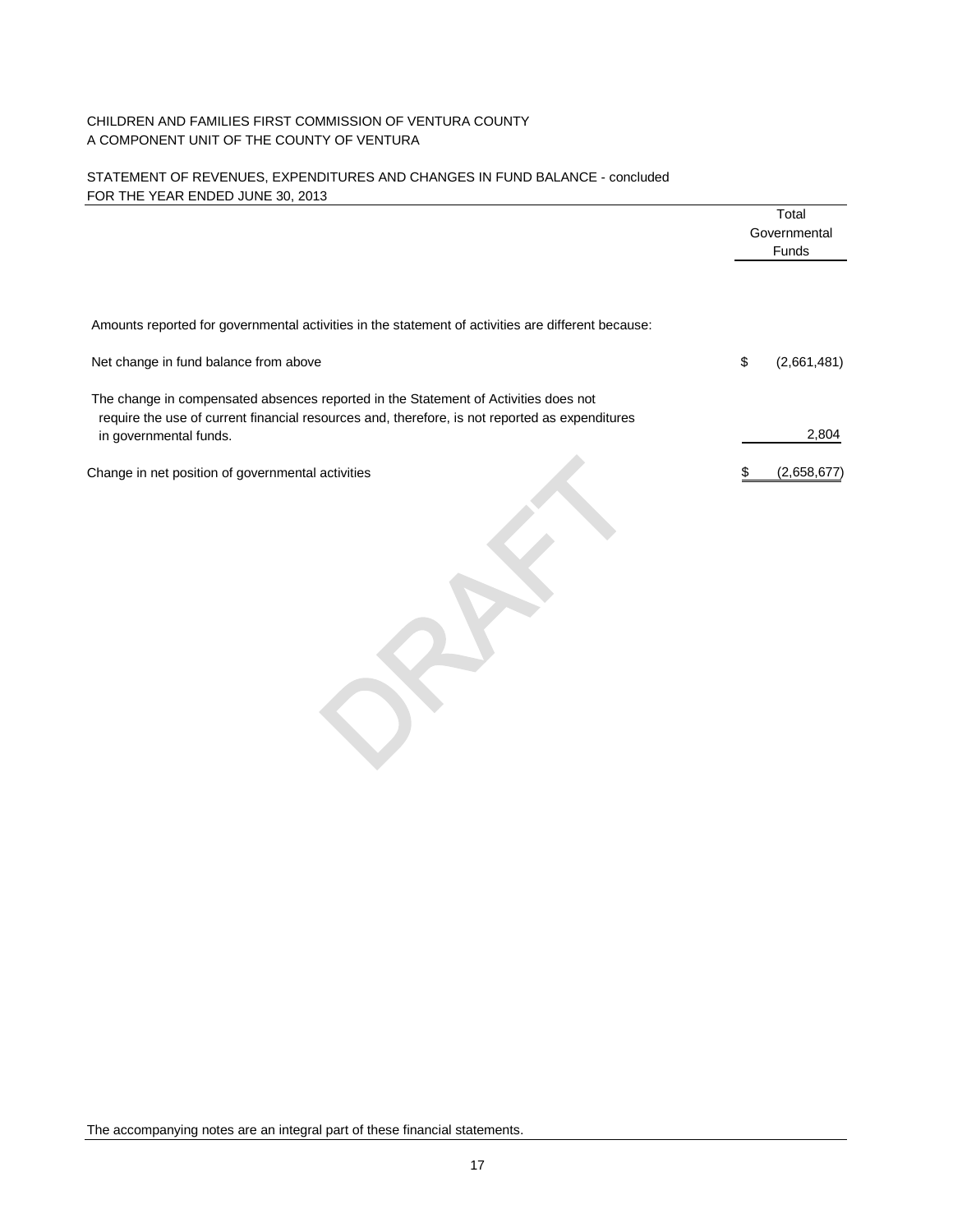# CHILDREN AND FAMILIES FIRST COMMISSION OF VENTURA COUNTY A COMPONENT UNIT OF THE COUNTY OF VENTURA

#### NOTES TO BASIC FINANCIAL STATEMENTS

# 1. SUMMARY OF SIGNIFICANT ACCOUNTING POLICIES

# **Reporting Entity**

The Children and Families First Commission of Ventura County (the Commission), known as First 5 Ventura County, was established by the Ventura County Board of Supervisors in 1999 under the provisions of the California Children and Families First Act of 1998 (the Act). The purpose of the Commission is to promote, support, and improve the early development of children from the prenatal stage through five years of age. The Commission's programs are primarily funded by taxes levied by the State of California on tobacco products. Any change to the tobacco tax revenue impacts the Commission's ability to perform services.

The Commission is administered by a governing board of nine voting members. The Ventura County Board of Supervisors appoints the commissioners as follows:

- a. One member of the Board of Supervisors.
- b. Two members recommended by the County Executive Officer responsible for management of the County's children's services, public health services, behavioral health services, social services and tobacco or other substance abuse prevention and treatment services.
- c. A representative recommended by the Child Care Planning Council.
- of Supervisors.<br>
ded by the County Executive Officer responsibes, public health services, behavioral health se<br>
e abuse prevention and treatment services.<br>
Inded by the Child Care Planning Council.<br>
Ders shall be selected d. The remaining five members shall be selected from members of the Community Commission of Ventura County, nominated, one each, by the members of the Board of Supervisors, who are either described in (b) above or are: (1) recipients of project services included in the Commission's strategic plan, (2) educators specializing in early childhood development, (3) representatives of a local child care resource or referral agency or child care coordinating group, (4) representatives of a local organization for prevention or early intervention for families at risk, (5) representatives of communitybased organizations that have the goal of promoting nurturing and early childhood development, (6) representative of local school districts, or (7) representatives of local medical, pediatric, or obstetric associations or societies.

The Commission is considered a legal public entity separate from the County of Ventura (the County). However, the Commission is a component unit of the County for financial reporting purposes.

Upon termination of the Commission, all assets of the Commission shall be returned to the State of California. The liabilities of the Commission shall not become liabilities of the County upon either termination of the Commission or the liquidation or disposition of the Commission's remaining assets.

#### **Basis of Presentation and Accounting and Measurement Focus**

The basic financial statements of the Commission are composed of the following:

- Commission-wide financial statements
- Fund financial statements
- Notes to the financial statements

The financial statements of the Commission have been prepared in conformity with accounting principles generally accepted in the United States of America as applied to governmental units, hereinafter referred to as GAAP (generally accepted accounting principles). The accepted standard-setting body for establishing governmental accounting and financial reporting principles is GASB (the Governmental Accounting Standards Board).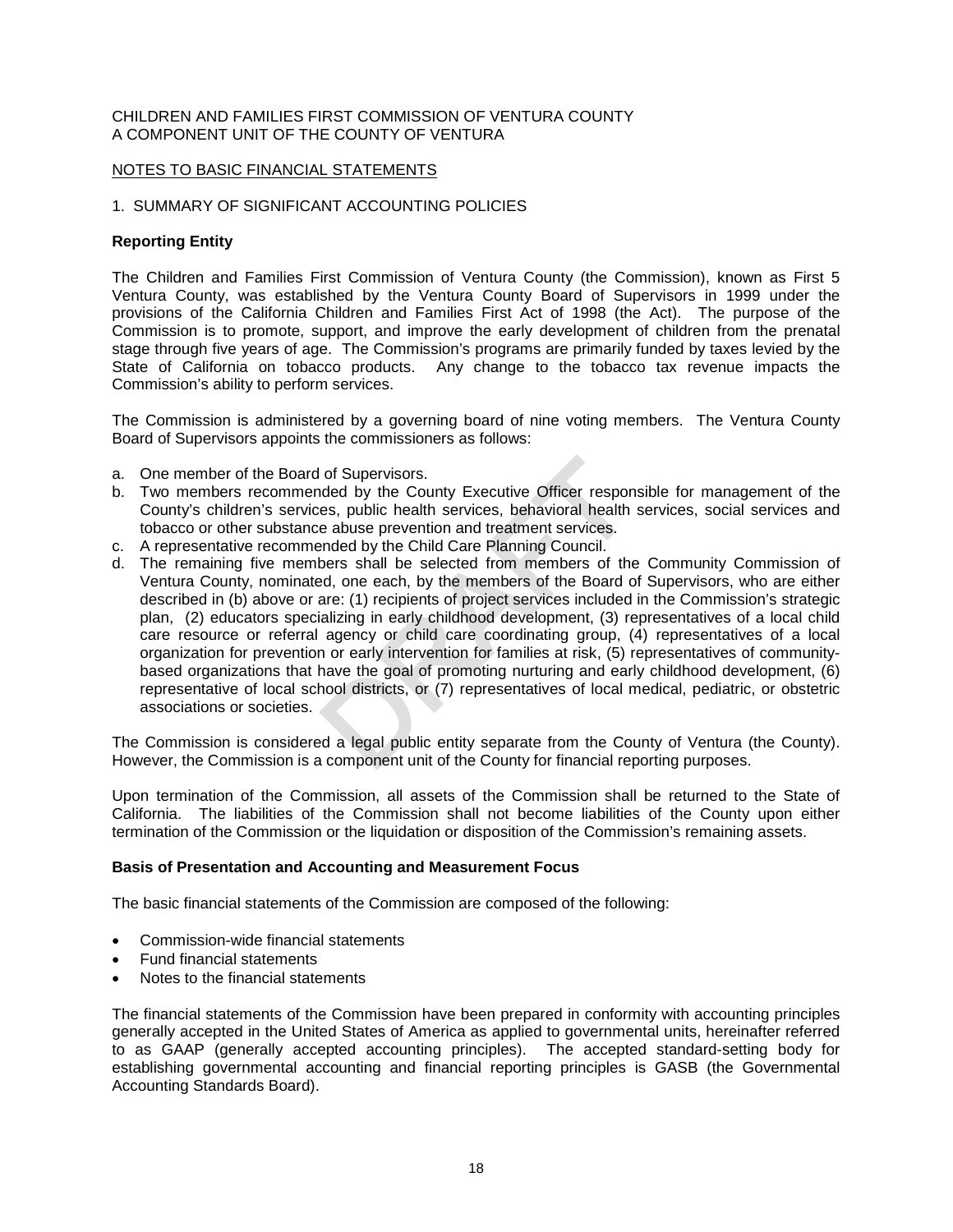Commission-wide Financial Statements – The commission-wide financial statements consist of the statement of net position and the statement of activities and display information about the primary government (the Commission).

The commission-wide financial statements are reported using the economic resources measurement focus and the accrual basis of accounting. Revenues are recorded when earned and expenses are recorded at the time liabilities are incurred, regardless of when the related cash flows take place.

The statement of activities presents a comparison of direct expenses and program revenues for the Commission's governmental activities. Direct expenses are those that are specifically associated with a program or a function. Program revenues include grants that are restricted to meeting the operational or capital requirements of the Commission. Revenues that are not classified as program revenues, including investment income, are presented as general revenues.

Fund Financial Statements – The fund financial statements consist of the balance sheet and the statement of revenues, expenditures and changes in fund balance. These statements are presented on a current-financial resources measurement focus. Under this method, revenues are recognized when measurable and available to finance expenditures of the current period. Revenues are generally considered to be available when they are collected within 90 days of the end of the current fiscal year. All receivables are expected to be collected within the current year. Expenditures are generally recorded when a liability is incurred, as under accrual accounting.

The Commission reports only governmental funds as follows:

Operating Fund – The operating fund accounts for the legally authorized activities of the Commission not provided for in other specialized funds. For financial reporting information, the operating fund includes the state distribution and investment revenues and program and administration expenditures.

governmental funds as follows:<br>governmental funds as follows:<br>ng fund accounts for the legally authorized activi<br>ed funds. For financial reporting information, the<br>timent revenues and program and administration<br>ustainabili Sustainability Fund – The sustainability fund accounts for those funds set aside by terms of the Commission's financial plan for future years' financing of specifically designated programs. The Commission recognizes there are reductions in tobacco tax revenue, which will in turn impact the Commission's ability to fund services; therefore, the sustainability fund provides for the ability to continue to fund services. The Commission anticipates utilizing a portion of the sustainability fund in FY 2014-15.

Community Investment Loan Fund – The community investment loan fund accounts for those funds set aside by terms of the Commission's strategic plan for programs related to providing financing for facilities development of licensed quality child care and preschool.

As a general rule the effect of interfund activity has been eliminated from the commission-wide financial statements.

#### **Cash and Investments**

The Commission participates in an external investment trust fund managed by the County of Ventura Treasurer. The County Treasurer's investment pool is defined in accordance with GASB Statement No. 31, "Accounting and Financial Reporting for Certain Investments and for External Investment Pools." The external investment pool commingles the moneys of more than one legally separate entity and invests on the participant's behalf in an investment portfolio for the purpose of increasing investment earnings. Interest earned on the pooled funds is allocated and credited to these funds quarterly. The Commission is required to deposit, but is not required to maintain, the state distributions of the tobacco tax in the County Treasury.

#### **Capital Assets**

Capital assets are reported in the commission-wide financial statements. Capital assets are defined by the Commission as assets with an initial, individual cost of more than \$5,000 and an estimated useful life of three years. Such assets are recorded at historical cost. The cost of normal maintenance and repairs that do not add to the value of the asset or materially extend asset lives are not capitalized. There were no capital assets at June 30, 2014 or 2013.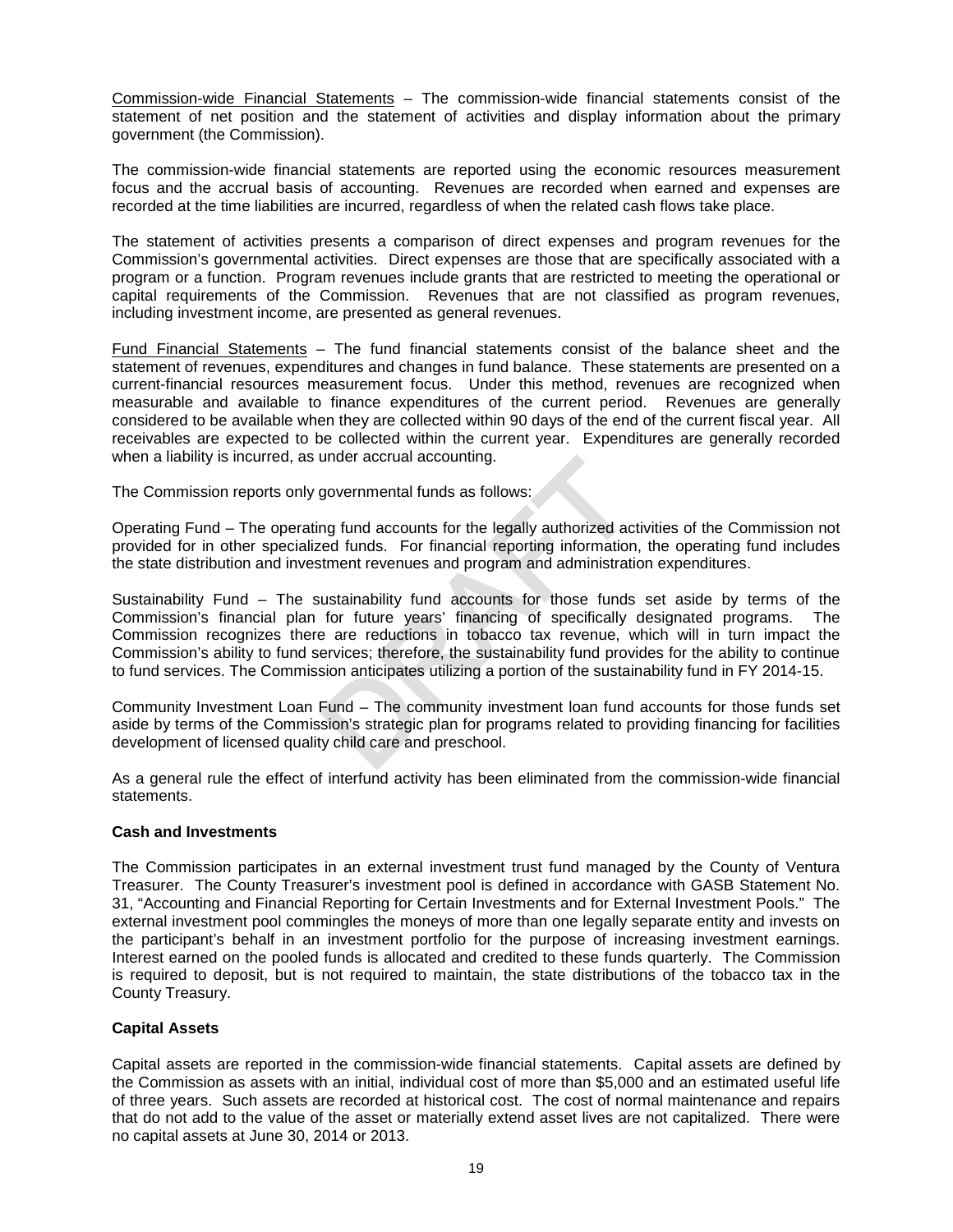#### **Compensated Absences**

The Commission has estimated its liability for vested compensated absences to be \$64,517 and \$67,630 at June 30, 2014 and 2013, respectively. Compensated absence obligations are reported in the fund financial statements as expenditures in the period paid. The estimated liabilities have been accrued in the commission-wide financial statements and are included in accrued liabilities.

# **Unearned Revenue**

Unearned revenue arises when assets are recognized before revenue recognition criteria have been satisfied.

# **Equity Classifications**

In the commission-wide financial statements, equity is classified as net position and displayed in three components:

- Net investment in capital assets Consists of capital assets, net of accumulated depreciation and any outstanding debt related to the acquisition, construction or improvement of those assets. The Commission did not have any of its net position invested in capital assets at June 30, 2014 and 2013.
- Restricted net position Consists of net position with legal limitations imposed on their use by County or State Ordinance, external restrictions by other governments, creditors or grantors. There were no restrictions of net position as of June 30, 2014 and 2013.
- Unrestricted net position All other net position that does not meet the definition of "restricted" or "net investment in capital assets".

The Commission follows the provisions of GASB Statement No. 54 "Fund Balance Reporting and Governmental Fund Type Definitions". Accordingly, fund balance is divided into five classifications based primarily on the extent to which the Commission is bound to observe constraints imposed upon the use of the resources in the governmental funds. The classifications are as follows:

- any of its net position invested in capital assets a<br>consists of net position with legal limitations impo<br>al restrictions by other governments, creditors of<br>as of June 30, 2014 and 2013.<br>All other net position that does no Nonspendable fund balance – includes amounts that cannot be spent because they are either (a) not in spendable form (e.g., prepaid expenses or inventory) or (b) legally or contractually required to be maintained intact (e.g., resources that must be held intact pursuant to legal or contractual requirements, such as revolving loan fund capital or the principal of an endowment).
- Restricted fund balance includes resources that are subject to constraints for which there are externally enforceable legal restrictions (e.g., funding from the State Commission or foundations that are legally restricted to specific uses; funds legally restricted by County, state, or federal legislature, or a government's charter or constitution; amounts collected from non-spendable items, such as the long-term portion of loan outstanding, if those amounts are also subject to legal constraints).
- Committed fund balance includes amounts that can only be used for specific purposes pursuant to limitations imposed by the Board of Commissioners. Formal action is required by the Commission to commit, to modify or remove the commitment. Committed fund balance also includes the minimum fund balance whereby up to six months of operating funds shall be maintained.
- Assigned fund balance includes amounts that are constrained by the Commission's intent to be used for specific purposes, but are neither restricted nor committed. Unless formal authority is delegated to another appointed body or official by the Board of Commissioners, the Board of Commissioners shall be the level of authority to allocate resources to the assigned category.
- Unassigned fund balance includes fund balance that has not been classified into any of the other categories.

When both restricted and unrestricted resources are available for use, it is the Commission's policy to use restricted resources first, then unrestricted resources as they are needed.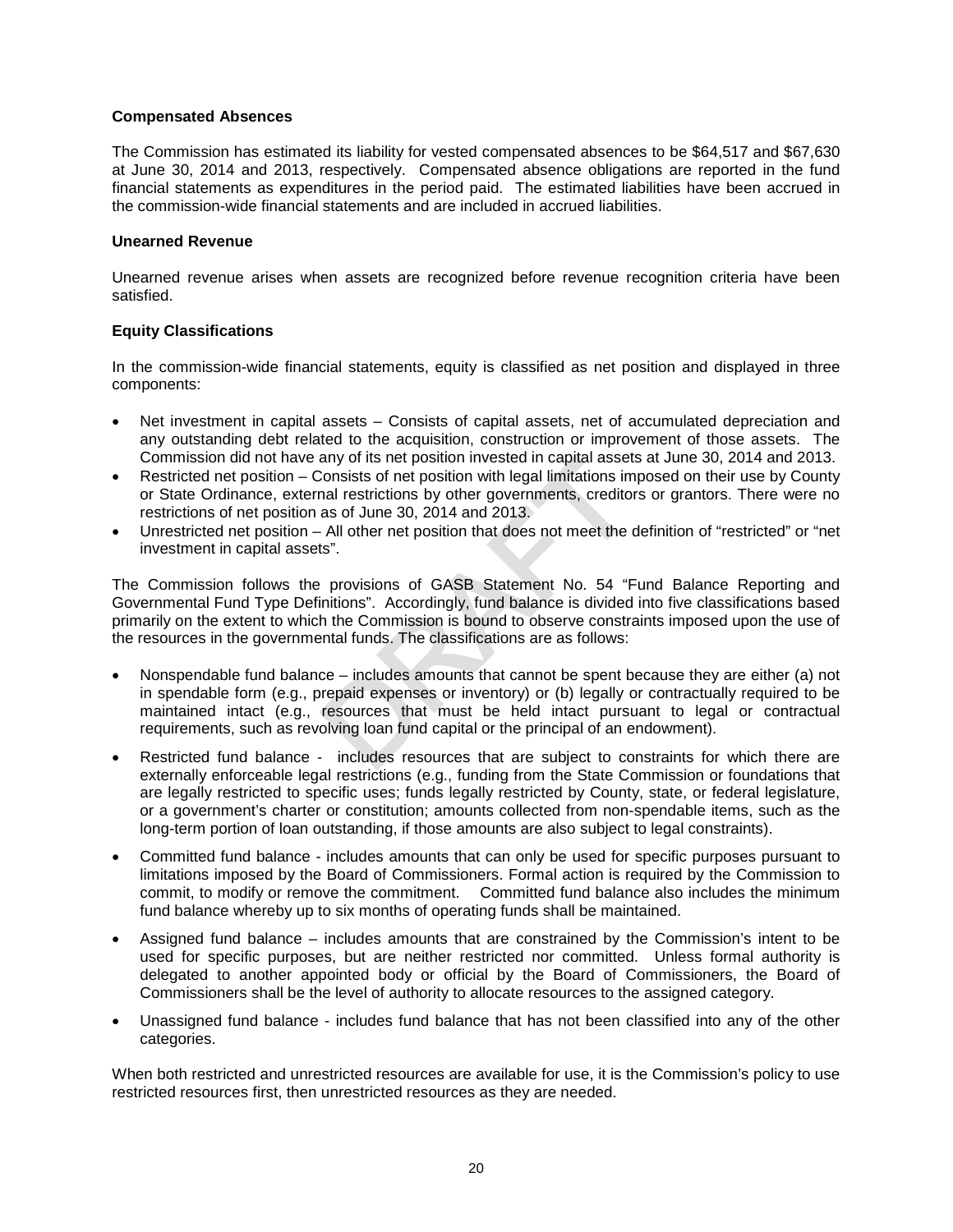### **Budgets and Budgetary Accounting**

The Commission is legally required to prepare and submit a budget of expected expenditures to the Ventura County Board of Supervisors and the Ventura County Children, Family, and Community Commission for their review. The Commission's fiscal year 2013-14 budget was reviewed by the Ventura County Children, Family, and Community Commission (now known as the Community Commission for Ventura County) and the Ventura County Board of Supervisors on June 10, 2013 and June 18, 2013, respectively.

The budgetary basis of accounting is different from generally accepted accounting principles because for budgetary purposes investment earnings are recognized when earned. Under generally accepted accounting principles, investments and investment earnings include changes in fair values.

The accompanying Budgetary Comparison Schedule - Operating Fund and Budgetary Comparison Schedule - Community Investment Loan Fund include the budgeted expenditures for the year, along with management's estimate of revenues for the year. Budgetary control is exercised at the fund level. No expenditures were planned for the Sustainability Fund.

#### **Use of Estimates**

statements in conformity with generally acceptive estimates and assumptions that affect certains results could differ from those estimates.<br>
A distributed subsequent events through October X, 2014, the issued.<br>
Been made t The preparation of financial statements in conformity with generally accepted accounting principles requires management to make estimates and assumptions that affect certain reported amounts and disclosures. Accordingly, actual results could differ from those estimates.

#### **Subsequent Events**

The Commission has evaluated subsequent events through October X, 2014, the date which the financial statements were available to be issued.

#### **Reclassifications**

Certain reclassifications have been made to the prior year financial statements in order to conform to the presentation of the current year financial statements for comparative purposes.

#### 2. CASH AND INVESTMENTS

The Commission's carrying value of deposits with a bank was \$47,946 and \$168,143 at June 30, 2014 and 2013, respectively. The corresponding bank balance was \$140,537 and \$261,362, respectively. Of the bank balance at June 30, 2014, \$250,000 was covered by Federal deposit insurance. The remaining uninsured balance was covered by a written collateral agreement with its financial institution whereby any uninsured deposits will be collateralized with eligible securities having a market value of at least 110% of the amount of the deposits.

At June 30, 2014 and 2013, the Commission had \$29,999,355 and \$32,846,391, respectively, held in an external investment pool in the County of Ventura. Investments are stated at fair value, per GASB Statement 31 requiring fair value reporting of all investments. The fair value of the County's pooled investments was determined by the County's investment advisory firm. The Commission's investments include recognized but unrealized net losses of \$62,452 and \$50,706 as of June 30, 2014 and 2013, respectively. Because the County's investment practice is to generally hold investments until maturity, the amount to be collected over the life of the security is known and the risk of market losses is minimized. Therefore, while potential gains or losses are recognized and reported because of the County's investment policy, they are not anticipated to be realized.

The Commission is authorized under California Government Code to make direct investments. In January 2009, the Commission adopted an investment policy to provide for the prudent investment of funds and the effective management of investment activities, including short-term investments to meet daily cash flow requirements and long-term investments to meet future goals. A minimum of one (1) year of operating funds must be maintained in the Ventura County Treasury Investment Pool or the Local Agency Investment Fund (LAIF). Remaining funds beyond the minimum of 1 year operating funds may be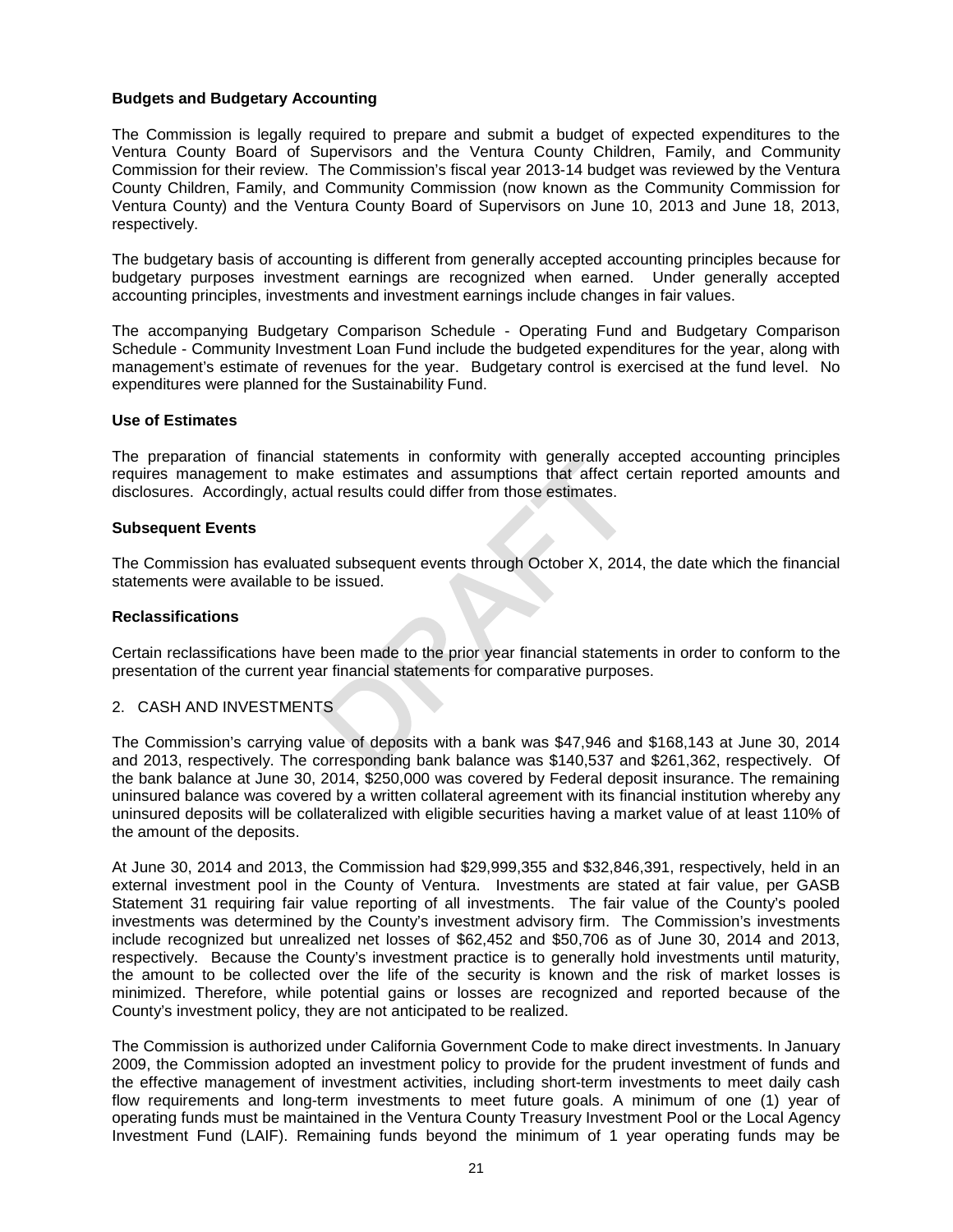invested in the Ventura County Treasury Investment Pool or elsewhere as outlined in the *Eligible, Authorized, and Suitable Investments* section of the Policy. An investment plan is developed and approved annually by the Commission. All funds are currently being invested in the Ventura County Investment Pool. As of June 30, 2014, the County portfolio received a rating of AAAf by Standard & Poor's (S&P), the highest possible rating given by the agency. The portfolio was rated S1+, also the highest ranking given by S&P, for maintaining sufficient liquidity to meet cash flow needs.

The County Treasurer maintains a cash investment pool for all funds of the County and other agencies for which the County treasury is the depository. Interest earned on the pooled funds is allocated and credited to these funds quarterly. Interest is apportioned to the Commission based on the average daily balances on deposit with the County Treasurer. Investment earnings are accrued at year-end.

The County Treasurer invests Commission funds in accordance with the state statutes and the County's investment policy as approved by the Treasury Oversight Committee and the County Board of Supervisors. The policy emphasizes safety, liquidity, and yield and follows the "prudent investor rule." The County Treasurer is authorized by Government Code Section 53635 to invest in U.S. Government Treasury and Agency Securities, certain commercial paper, bankers' acceptances, corporate bonds and notes, repurchase agreements and the State Treasurer Local Agency Investment Fund.

# 3. DUE FROM OTHER GOVERNMENTS

The due from other governments primarily represents amounts due to the Commission from the California Children and Families Commission for Prop 10 related revenues.

# 4. LOANS RECEIVABLE

nts primarily represents amounts due to the Com<br>sion for Prop 10 related revenues.<br><br>In the form preschool providers which were granted<br>Fund. The loans bear interest at 4.25% per yer<br>sonal guarantees. The loans are fully am The Commission has two loans from preschool providers which were granted under the provisions of the Community Investment Loan Fund. The loans bear interest at 4.25% per year and are secured by all assets of the business and personal guarantees. The loans are fully amortized over 7 years with maturity dates through September 2020. The loans are administrated by the Economic Development Collaborative-Ventura County.

Subsequent to June 30, 2014, two additional loans totaling \$342,500 were issued from the Commission's Community Investment Loan Fund.

#### 5. OPERATING LEASE

The Commission leases office space from a third party under a lease which expires in December 2015. The future minimum rental payments due under the lease are as follows:

| Year ending June 30: |              |
|----------------------|--------------|
| 2015                 | \$<br>69,120 |
| 2016                 | 35,186       |
|                      | 104,306      |

Rent expense totaled \$66,070 and \$65,178 for the years ended June 30, 2014 and 2013, respectively.

#### 6. RETIREMENT PLAN

The Commission has established a SIMPLE (savings incentive plan for employees) IRA retirement plan in which employees can elect to contribute a percentage of their pre-tax salary towards. Under this plan, a separate IRA account is established for each participant and each IRA account is self-directed; thus, the employees control their investments. The Commission matches contributions up to 3% of an employee's annual salary, subject to IRS limitation for maximum contributions. The contribution by the Commission for the fiscal year ended June 30, 2014 and 2013 was \$25,471 and \$24,843, respectively.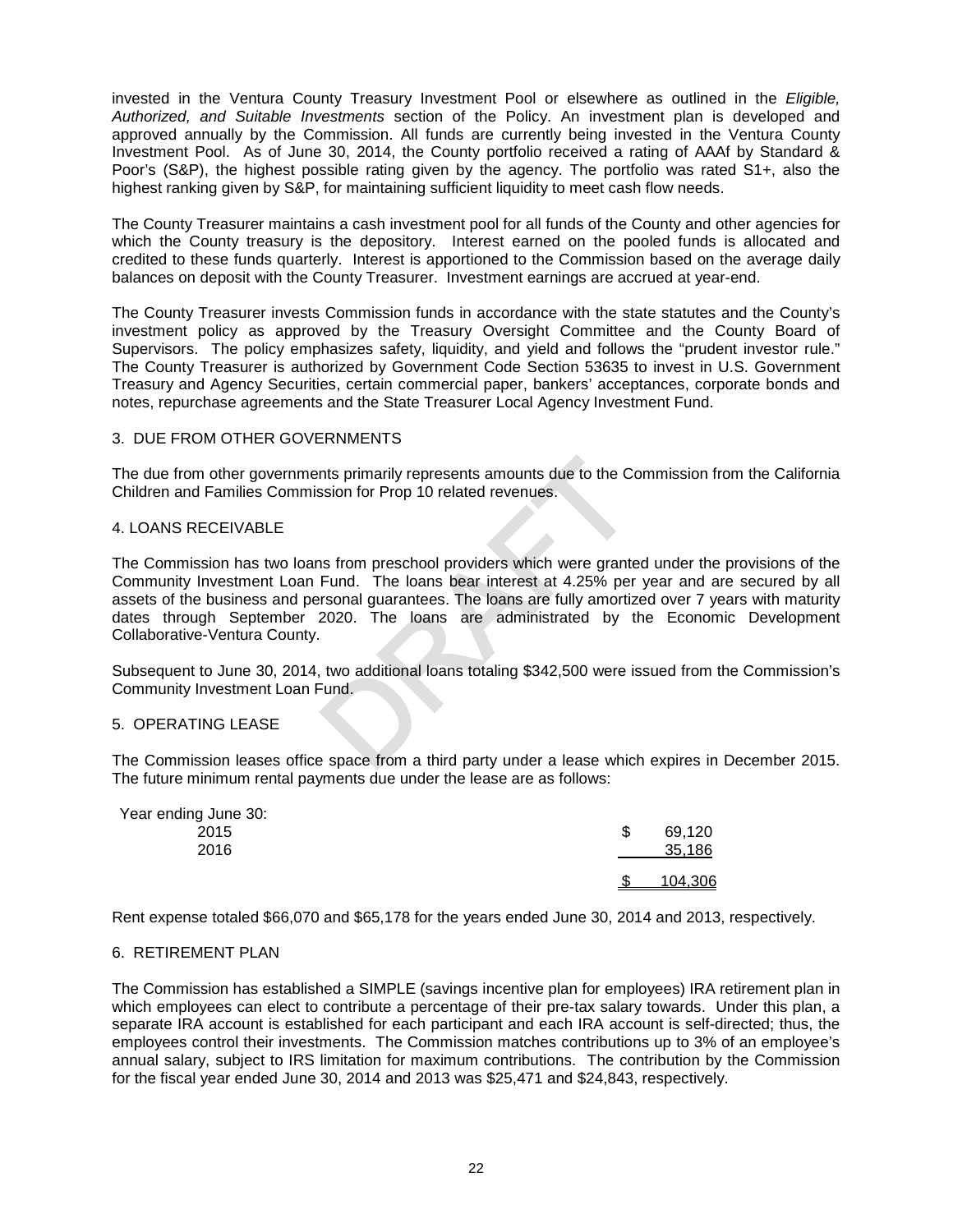#### 7. RISK MANAGEMENT

The Commission is exposed to various risks of loss related to general liability and workers' compensation. The Commission has general liability insurance to \$1,000,000 per occurrence. There have been no claims or insurance settlements.

#### 8. ECONOMIC DEPENDENCY

The Commission is largely dependent on Proposition 10 Tobacco funds for its revenue. Any reduction to the tobacco tax revenue impacts the Commission's ability to fund services.

# 9. RELATED PARTY TRANSACTIONS

Certain members of the Commission are contractors, directors, or employees of agencies that are funded by the Commission and, accordingly, may receive payments or compensation from those agencies. For fiscal year 2013-14, the Commission entered into contracts with these agencies to provide funding of \$4,012,483. Amounts paid under these contracts amounted to \$3,619,406. The Commission's conflict of interest policy prohibits a commissioner from any decision making process that involves a related agency.

#### 10. PROGRAM EVALUATION

The Commission spent \$235,878 on program evaluation during the year ended June 30, 2014 which includes the evaluation software system, the annual evaluation report, training/capacity building, coordination of evaluation activities, and technical assistance for funded programs. The Commission spent \$268,259 on program evaluation for the year ended June 30, 2013.

### 11. FUNDING FOR PURCHASE OF FIXED ASSETS AND INFRASTRUCTURE PROJECTS

878 on program evaluation during the year en ware system, the annual evaluation report, tivities, and technical assistance for funded praluation for the year ended June 30, 2013.<br>SE OF FIXED ASSETS AND INFRASTRUCTUR olicy The Commission adopted a policy in 2000 to provide for the granting of funds for the acquisition of fixed assets. In February 2012, the Commission amended the policy and incorporated provisions for infrastructure projects. In connection with this policy, any funds granted for the purchase of fixed assets or infrastructure projects over \$5,000 are structured as no-interest forgivable loans for each year that the grant recipient remains in business and continues operation of the program for which the asset was purchased or the infrastructure investment was made. The Commission recognizes the funding for the acquisition of fixed assets as program expenditures in the year granted. Grant recipients are expected to continue operations of the program for the determined length of time for which the asset was purchased or the infrastructure project was made.

As of June 30, 2014, the Commission had granted funds totaling \$1,400,187 for the purchase of fixed assets and infrastructure projects that are currently active with \$363,943 remaining to be forgiven through the year ending June 30, 2020.

\_\_\_\_\_\_\_\_\_\_\_\_\_\_\_\_\_\_\_\_\_\_\_\_\_\_\_\_\_\_\_\_\_\_\_\_\_\_\_\_\_\_\_\_\_\_\_\_\_\_\_\_\_\_\_\_\_\_\_\_\_\_\_\_\_\_\_\_\_\_\_\_\_\_\_\_\_\_\_\_\_\_\_\_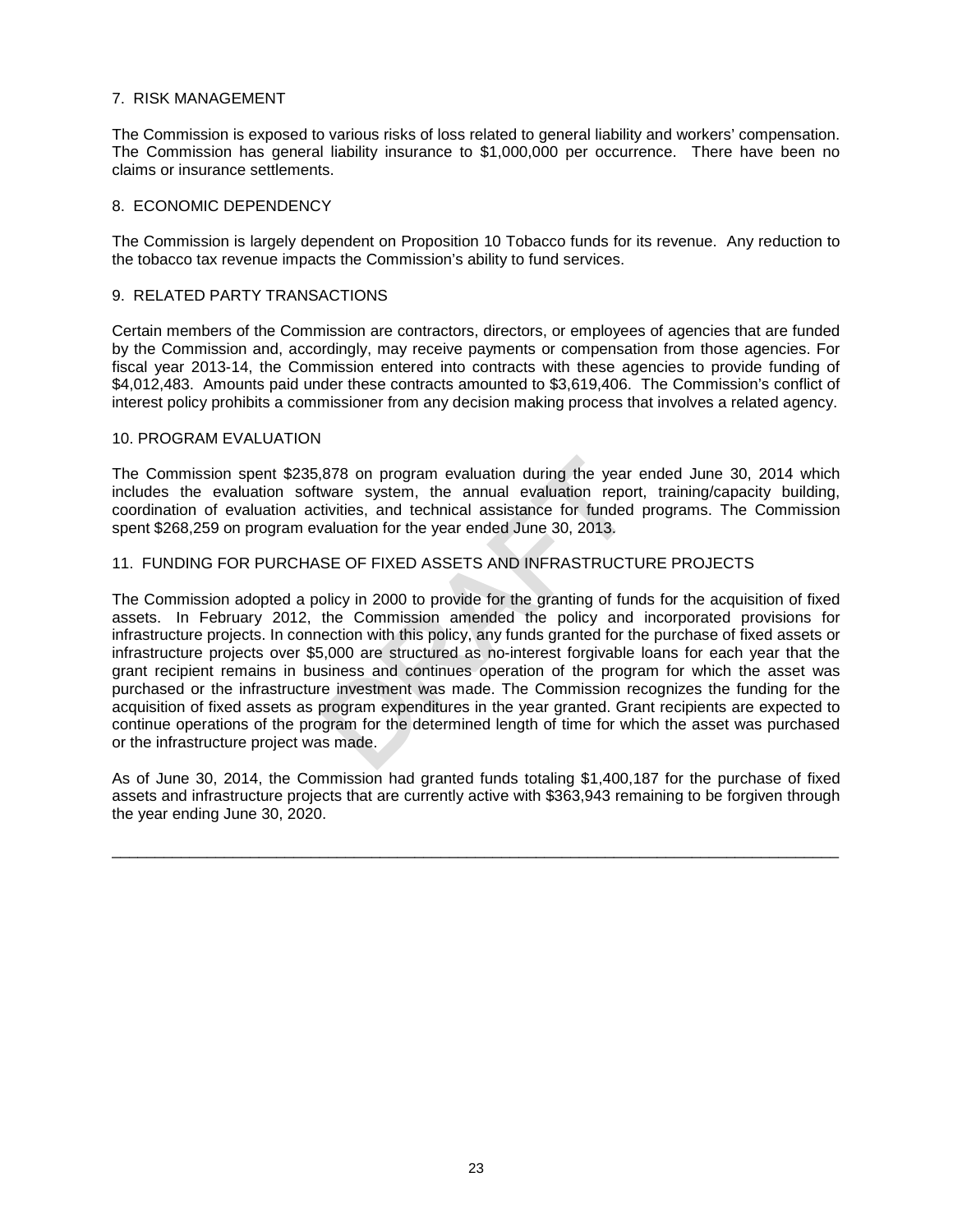# REQUIRED SUPPLEMENTARY INFORMATION

RAFTER ST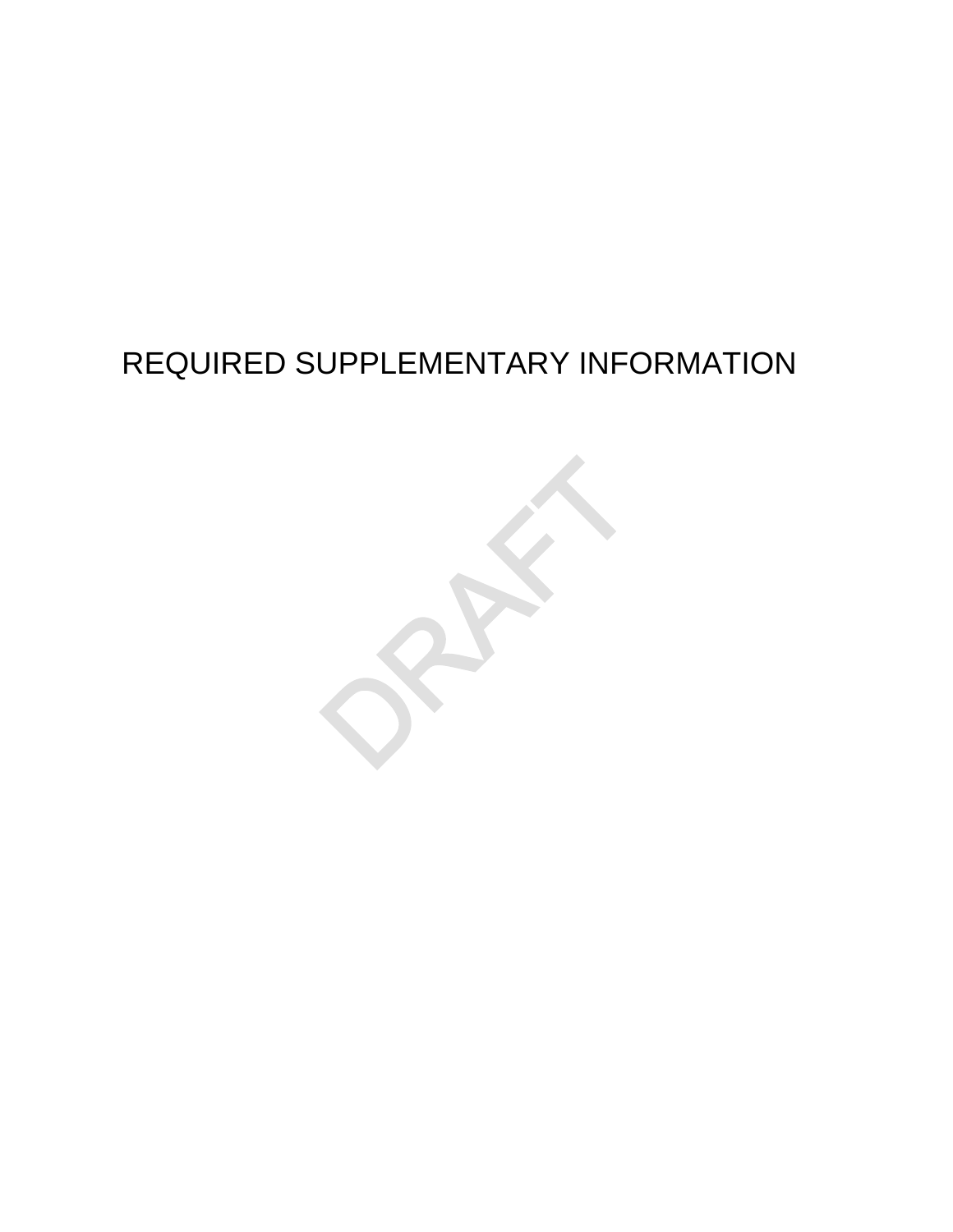#### BUDGETARY COMPARISON SCHEDULE - OPERATING FUND FOR THE YEAR ENDED JUNE 30, 2014

|                                                          |                         |                  |                  | Actual on    |           | Variance      |
|----------------------------------------------------------|-------------------------|------------------|------------------|--------------|-----------|---------------|
|                                                          | <b>Budgeted Amounts</b> |                  | <b>Budgetary</b> |              | Favorable |               |
|                                                          | Original                | Final            |                  | <b>Basis</b> |           | (Unfavorable) |
| <b>REVENUES</b>                                          |                         |                  |                  |              |           |               |
| Program Revenues:                                        |                         |                  |                  |              |           |               |
| Proposition 10 apportionment                             | \$<br>7,501,742         | \$<br>7,501,742  | \$               | 7,382,489    | \$        | (119, 253)    |
| First 5 California Child Signature Program               | 905,266                 | 905,266          |                  | 772,104      |           | (133, 162)    |
| First 5 California CARES Plus                            | 148,390                 | 148,390          |                  | 110,190      |           | (38, 200)     |
| Federal grant revenue:                                   |                         |                  |                  |              |           |               |
| Race to the Top                                          | 530,215                 | 530,215          |                  | 722,012      |           | 191,797       |
| Center for Disease Control and Prevention                |                         |                  |                  | 2,050        |           | 2,050         |
| Grants - Other                                           | 42,500                  | 42,500           |                  | 52,218       |           | 9,718         |
| Other                                                    |                         |                  |                  |              |           |               |
| Funds available from prior years' Proposition            |                         |                  |                  |              |           |               |
| 10 distributions                                         | 4,245,658               | 4,245,658        |                  | 3,219,272    |           | (1,026,386)   |
| Total program revenues                                   | 13,373,771              | 13,373,771       |                  | 12,260,335   |           | (1, 113, 436) |
|                                                          |                         |                  |                  |              |           |               |
| General revenues -                                       |                         |                  |                  |              |           |               |
| Interest earnings                                        | 63,323                  | 63,323           |                  | 41,682       |           | (21, 641)     |
| Proposition 10 SMIF                                      |                         |                  |                  | 1,978        |           | 1,978         |
| Total general revenues                                   | 63,323                  | 63,323           |                  | 43,660       |           | (19, 663)     |
|                                                          |                         |                  |                  |              |           |               |
| <b>Total revenues</b>                                    | 13,437,094              | \$<br>13,437,094 | \$               | 12,303,995   | \$        | (1, 133, 099) |
| <b>EXPENDITURES</b>                                      |                         |                  |                  |              |           |               |
| Program expenditures:                                    |                         |                  |                  |              |           |               |
| Neighborhoods for Learning                               | \$<br>6,780,305         | \$<br>6,780,305  | \$               | 6,637,252    | \$        | 143,053       |
| <b>Countywide Strategies</b>                             | 1,922,500               | 1,922,500        |                  | 1,756,954    |           | 165,546       |
| Countywide Preschool                                     |                         |                  |                  | 2,397,715    |           | 446,074       |
|                                                          | 2,843,789               | 2,843,789        |                  |              |           |               |
| Communications, Education and Development                | 412,500                 | 412,500          |                  | 351,362      |           | 61,138        |
| Program Management                                       | 460,000                 | 460,000          |                  | 349,302      |           | 110,698       |
| Evaluation expenditures - Results-based                  |                         |                  |                  |              |           |               |
| Accountability and Quality Assurance                     | 340,000                 | 340,000          |                  | 235,878      |           | 104,122       |
| Administrative expenditures                              | 668,000                 | 668,000          |                  | 566,454      |           | 101,546       |
| Equipment replacement                                    | 10,000                  | 10,000           |                  | 9,078        |           | 922           |
| Total expenditures                                       | \$<br>13,437,094        | \$<br>13,437,094 | \$               | 12,303,995   | \$        | 1,133,099     |
| BUDGET-TO-GAAP RECONCILIATION:                           |                         |                  |                  |              |           |               |
| Actual revenue on a budgetary basis                      |                         |                  | S                | 12,303,995   |           |               |
| Differences - budget to GAAP:                            |                         |                  |                  |              |           |               |
| For GAAP purposes funds utilized from prior years'       |                         |                  |                  |              |           |               |
| distributions are not recognized as revenue              |                         |                  |                  | (3,219,272)  |           |               |
| For budgetary purposes investment earnings               |                         |                  |                  |              |           |               |
| do not include unrealized gains and losses               |                         |                  |                  | (1,403)      |           |               |
| Total revenues as reported on the statement of revenues, |                         |                  |                  |              |           |               |
| expenditures, and changes in fund balance                |                         |                  |                  | 9,083,320    |           |               |
|                                                          |                         |                  |                  |              |           |               |

See accompanying notes to financial statements and auditor's report.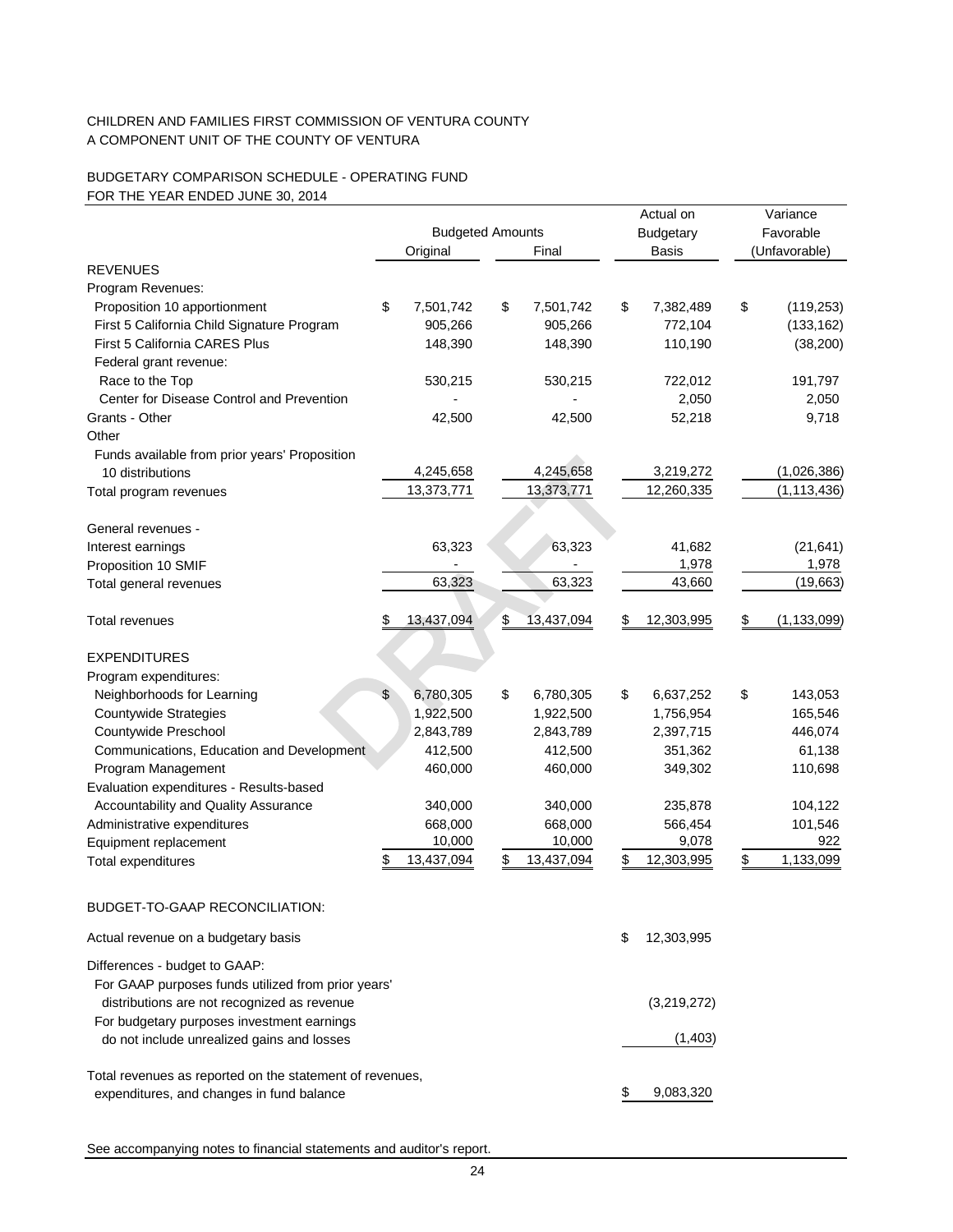#### BUDGETARY COMPARISON SCHEDULE - COMMUNITY INVESTMENT LOAN FUND FOR THE YEAR ENDED JUNE 30, 2014

|                                               |    | <b>Budgeted Amounts</b> |     |           | Actual on<br><b>Budgetary</b> | Variance<br>Favorable |
|-----------------------------------------------|----|-------------------------|-----|-----------|-------------------------------|-----------------------|
|                                               |    | Original                |     | Final     | <b>Basis</b>                  | (Unfavorable)         |
| REVENUES/INFLOWS                              |    |                         |     |           |                               |                       |
| Loan repayments                               | \$ | 42,118                  | \$  | 42,118    | \$<br>26,042                  | \$<br>(16,076)        |
| Loan fees                                     |    |                         |     |           | 1,787                         | 1,787                 |
| Funds available from prior years' Proposition |    |                         |     |           |                               |                       |
| 10 distributions                              |    | 1,084,906               |     | 1,084,906 | 78,191                        | (1,006,715)           |
| Total revenues/inflows                        |    | 1,127,024               |     | 1,127,024 | 106,020                       | (1,021,004)           |
| General revenues -                            |    |                         |     |           |                               |                       |
| Interest earnings                             |    | 27,632                  |     | 27,632    | 13,004                        | (14,628)              |
| Total revenues                                | S  | 1,154,656               | \$  | 1,154,656 | \$<br>119,024                 | \$<br>(1,035,632)     |
| EXPENDITURES/OUTFLOWS                         |    |                         |     |           |                               |                       |
| Loan implementation                           | \$ | 29,656                  | \$. | 29,656    | \$<br>29,656                  | \$                    |
| Loan disbursements                            |    | 1,125,000               |     | 1,125,000 | 89,368                        | 1,035,632             |
| Total expenditures/outflows                   |    | 1,154,656               | \$  | 1,154,656 | \$<br>119,024                 | \$<br>1,035,632       |

| <b>Total revenues</b>                                    | S  | 1,154,656           | S  | 1,154,656           | \$<br>119,024          |
|----------------------------------------------------------|----|---------------------|----|---------------------|------------------------|
| EXPENDITURES/OUTFLOWS                                    |    |                     |    |                     |                        |
| Loan implementation<br>Loan disbursements                | \$ | 29,656<br>1,125,000 |    | 29,656<br>1,125,000 | \$<br>29,656<br>89,368 |
| Total expenditures/outflows                              | \$ | 1,154,656           | \$ | 1,154,656           | \$<br>119,024          |
|                                                          |    |                     |    |                     |                        |
|                                                          |    |                     |    |                     | Actual on              |
|                                                          |    |                     |    |                     | <b>Budgetary</b>       |
|                                                          |    |                     |    |                     | <b>Basis</b>           |
| <b>BUDGET-TO-GAAP RECONCILIATION:</b>                    |    |                     |    |                     |                        |
| Actual revenue on a budgetary basis                      |    |                     |    |                     | \$<br>119,024          |
| Differences - budget to GAAP:                            |    |                     |    |                     |                        |
| For GAAP purposes loan repayments                        |    |                     |    |                     |                        |
| are not recognized as revenue                            |    |                     |    |                     | (26, 042)              |
| For GAAP purposes funds utilized from prior years'       |    |                     |    |                     |                        |
| distributions are not recognized as revenue              |    |                     |    |                     | (78, 191)              |
| For budgetary purposes investment earnings               |    |                     |    |                     |                        |
| do not include unrealized gains and losses               |    |                     |    |                     | (465)                  |
| Total revenues as reported on the statement of revenues, |    |                     |    |                     |                        |
| expenditures, and changes in fund balance                |    |                     |    |                     | \$<br>14,326           |

See accompanying notes to financial statements and auditor's report.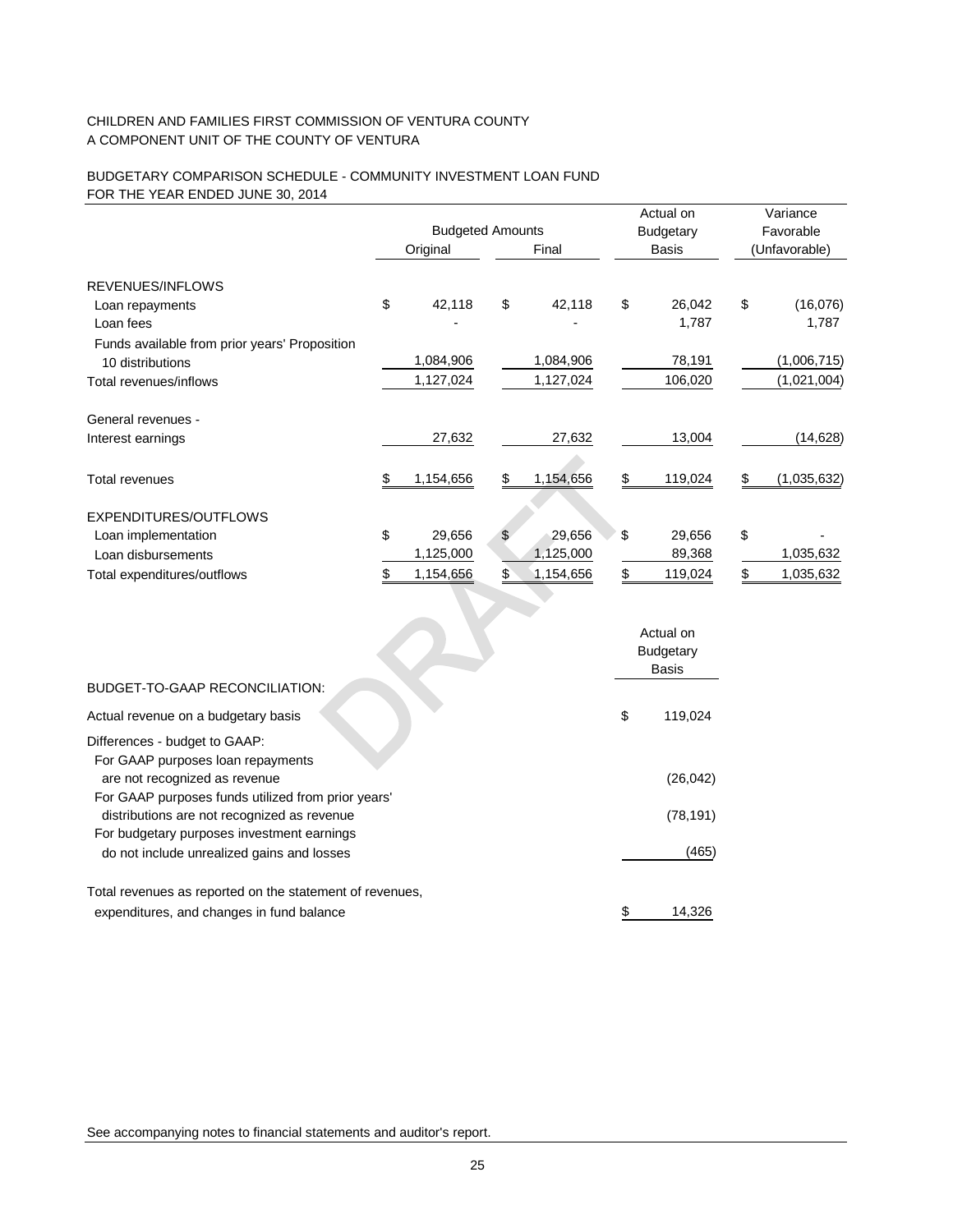# SUPPLEMENTARY INFORMATION

RAFTER ST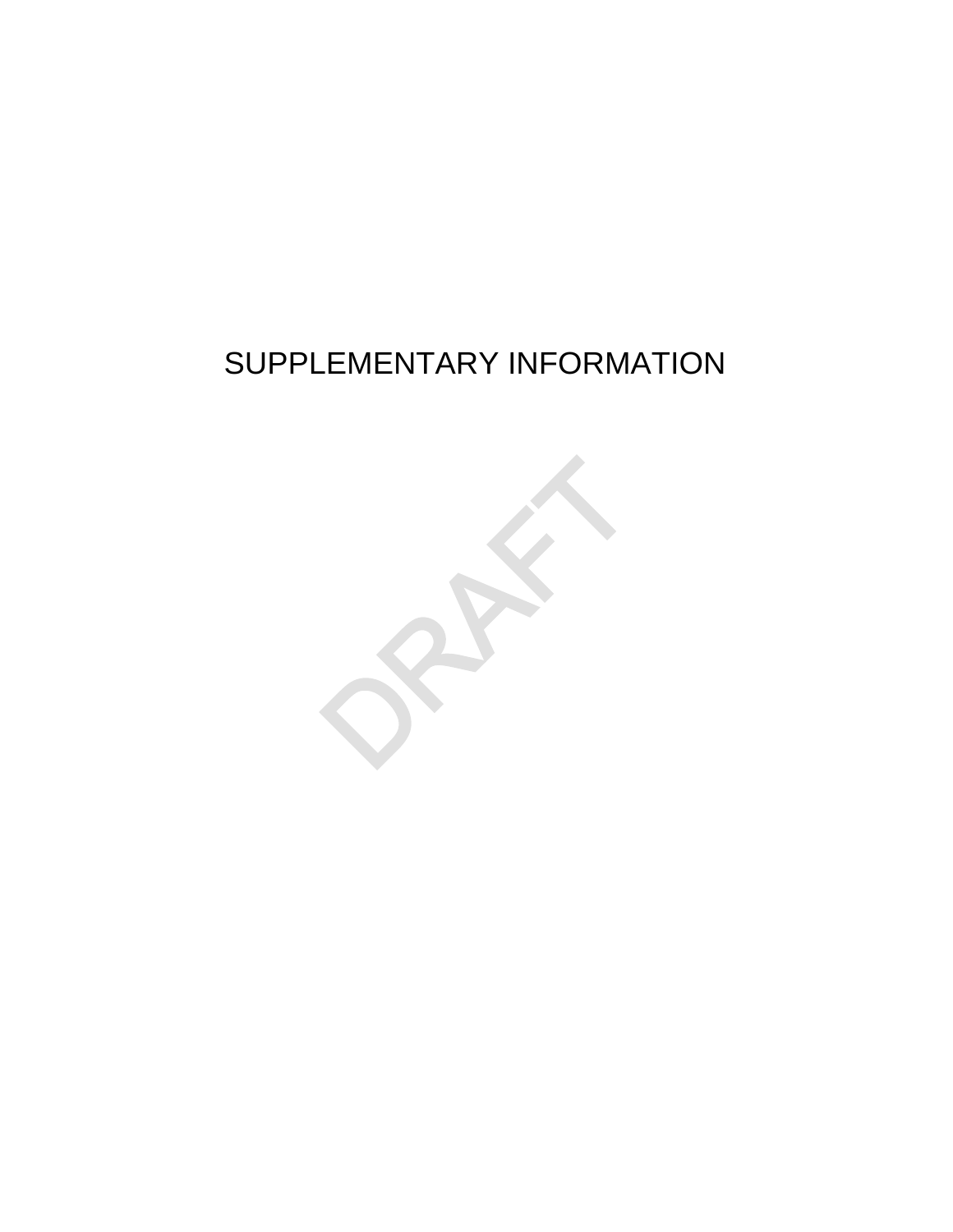CHILDREN AND FAMILIES FIRST COMMISSION OF VENTURA COUNTY<br>A COMPONENT UNIT OF THE COUNTY OF VENTURA CHILDREN AND FAMILIES FIRST COMMISSION OF VENTURA COUNTY A COMPONENT UNIT OF THE COUNTY OF VENTURA

SUPPLEMENTAL SCHEDULE OF FIRST 5 CALIFORNIA (F5CA) FUNDING SUPPLEMENTAL SCHEDULE OF FIRST 5 CALIFORNIA (F5CA) FUNDING FOR THE YEAR ENDED JUNE 30, 2014 FOR THE YEAR ENDED JUNE 30, 2014

|                                                                     |                                                 | Program/Project<br>Beginning | <b>F5CA</b>     |                        | Program/Project<br>Ending |
|---------------------------------------------------------------------|-------------------------------------------------|------------------------------|-----------------|------------------------|---------------------------|
| Program or Project Title                                            |                                                 | Balance (as of July 1)       | <b>REVENUES</b> | EXPENDITURES           | Balance (as of June 30)   |
| CARES Plus Round 2, Program                                         | F5CA Funds                                      | S                            | \$110,190       | \$110,190              | S                         |
|                                                                     | CARES<br>County, Local Funds,                   |                              |                 | \$230,456              |                           |
|                                                                     | to the Top Funds, CARES<br>County, Federal Race |                              |                 | \$87,437               |                           |
|                                                                     | Administration<br>County, Local Funds,          |                              |                 | \$12,675               |                           |
| Child Signature Program RFA 1, Program                              | F5CA Funds                                      | င္တ                          | \$547,699       | \$547,699              | င္တ                       |
|                                                                     | County, Local Funds                             |                              |                 | \$585,144              |                           |
| Child Signature Program RFA 1, Coordination F5CA Funds              |                                                 | S                            | \$100,000       | \$100,000              | S                         |
|                                                                     |                                                 |                              |                 |                        |                           |
| Child Signature Program RFA 2                                       | F5CA Funds                                      | င္တ                          | \$124,405       | \$124,405              | င္တ                       |
|                                                                     |                                                 |                              |                 |                        |                           |
| TOTAL COUNTY FUNDS<br><b>TOTAL F5CA FUNDS</b>                       |                                                 | ន្ល                          | \$882,294       | \$882,294<br>\$915,712 | ິສ                        |
| Expenditures reported must meet or exceed state match requirements, | if applicable                                   |                              |                 |                        |                           |

See accompanying notes to financial statements and auditor's report. See accompanying notes to financial statements and auditor's report.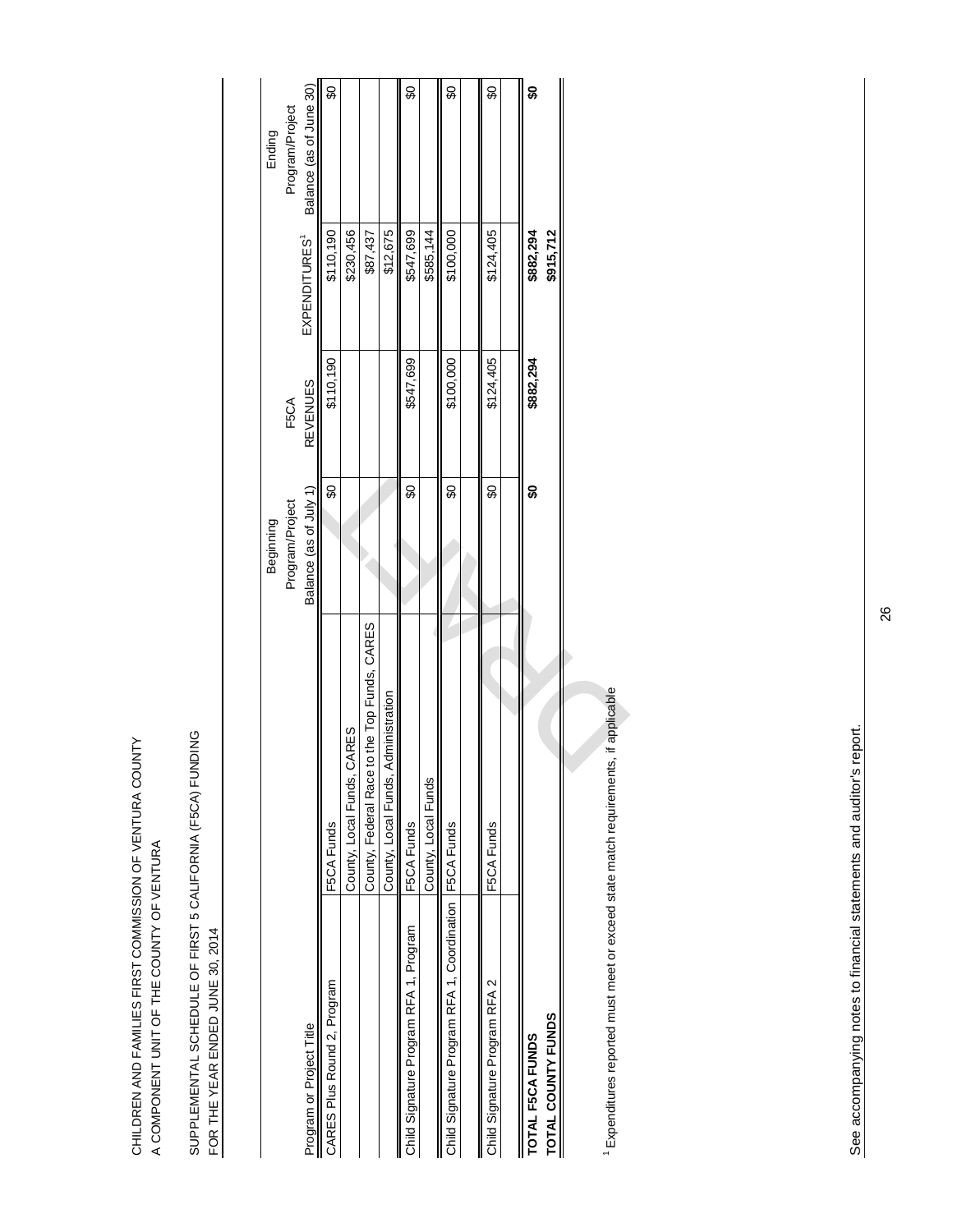# OTHER REPORTS

RAFTER ST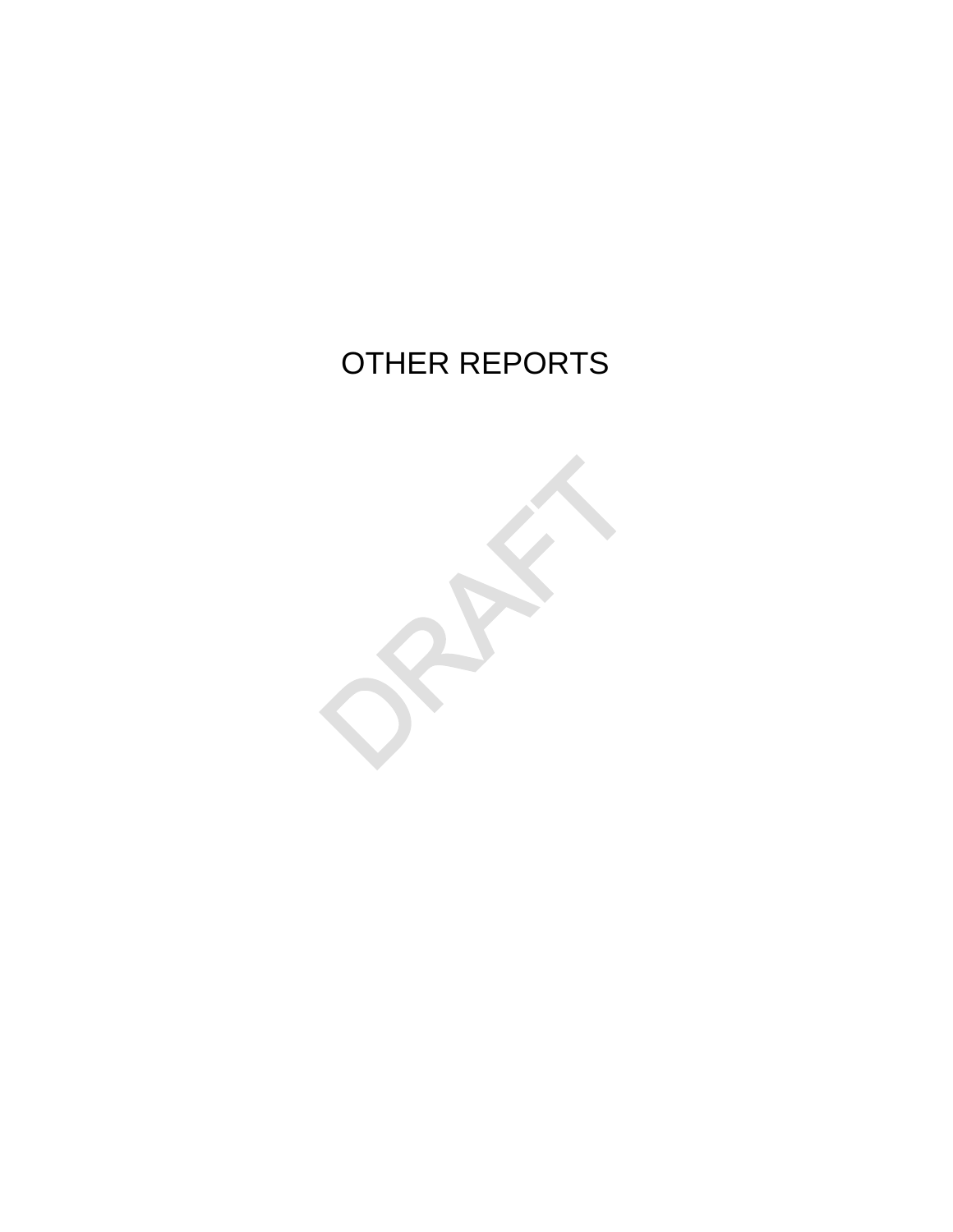#### REPORT ON INTERNAL CONTROL OVER FINANCIAL REPORTING AND ON COMPLIANCE AND OTHER MATTERS BASED ON AN AUDIT OF FINANCIAL STATEMENTS PERFORMED IN ACCORDANCE WITH *GOVERNMENT AUDITING STANDARDS*

#### To the Commissioners of

Children and Families First Commission of Ventura County:

We have audited, in accordance with the auditing standards generally accepted in the United States of America and the standards applicable to financial audits contained in *Government Auditing Standards* issued by the Comptroller General of the United States, the financial statements the governmental activities and each governmental fund of Children and Families First Commission of Ventura County (Commission), a component unit of the County of Ventura, California, as of and for the year ended June 30, 2014, and the related notes to the financial statements, which collectively comprise the Commission's basic financial statements, and have issued our report thereon dated October \_\_, 2014.

#### **Internal Control Over Financial Reporting**

In planning and performing our audit of the financial statements, we considered the Commission's internal control over financial reporting (internal control) to determine the audit procedures that are appropriate in the circumstances for the purpose of expressing our opinions on the financial statements, but not for the purpose of expressing an opinion on the effectiveness of the Commission's internal control. Accordingly, we do not express an opinion on the effectiveness of the Commission's internal control.

A *deficiency in internal control* exists when the design or operation of a control does not allow management or employees, in the normal course of performing their assigned functions, to prevent, or detect and correct, misstatements on a timely basis. A *material weakness* is a deficiency, or combination of deficiencies, in internal control, such that there is a reasonable possibility that a material misstatement of the entity's financial statements will not be prevented, or detected and corrected on a timely basis. A *significant deficiency* is a deficiency, or a combination of deficiencies, in internal control that is less severe than a material weakness, yet important enough to merit attention by those charged with governance. overnmental fund of Children and Families First Commission<br>conent unit of the County of Ventura, California, as of and for<br>ted notes to the financial statements, which collectively compints, and have issued our report ther

Our consideration of internal control was for the limited purpose described in the first paragraph of this section and was not designed to identify all deficiencies in internal control that might be material weaknesses, or significant deficiencies. Given these limitations, during our audit we did not identify any deficiencies in internal control that we consider to be material weaknesses. However, material weaknesses may exist that have not been identified.

#### **Compliance and Other Matters**

As part of obtaining reasonable assurance about whether the Commission's financial statements are free from material misstatement, we performed tests of its compliance with certain provisions of laws, regulations, contracts, and grant agreements, noncompliance with which could have a direct and material effect on the determination of financial statement amounts. However, providing an opinion on compliance with those provisions was not an objective of our audit, and accordingly, we do not express such an opinion. The results of our tests disclosed no instances of noncompliance or other matters that are required to be reported under *Government Auditing Standards*.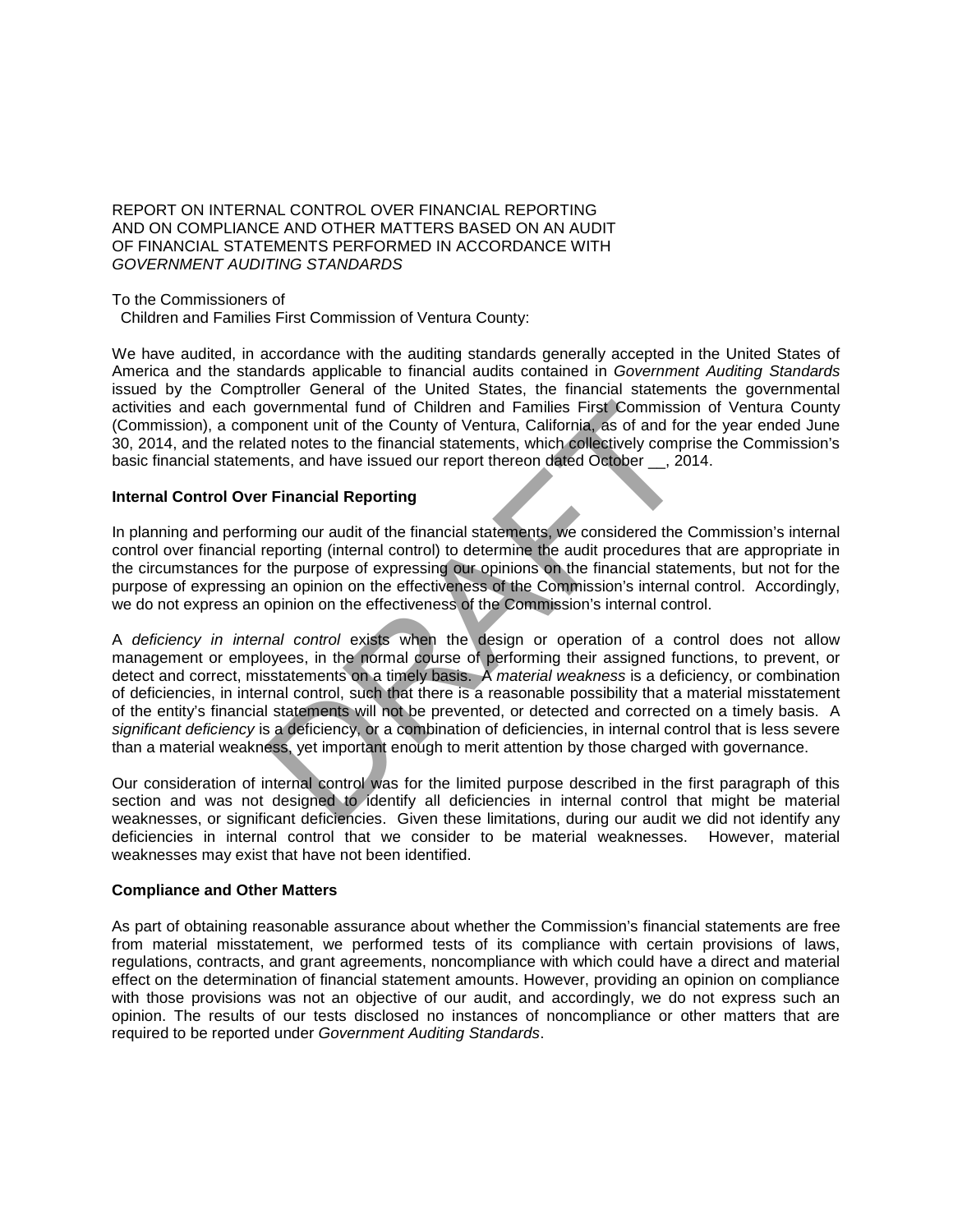#### **Purpose of This Report**

This purpose of this report is solely to describe the scope of our testing of internal control and compliance and the results of that testing, and not to provide an opinion on the effectiveness of the Commission's internal control or on compliance. This report is an integral part of an audit performed in accordance with *Government Auditing Standards* in considering the entity's internal control and compliance. Accordingly, this communication is not suitable for any other purpose.

Ventura, California October \_\_, 2014

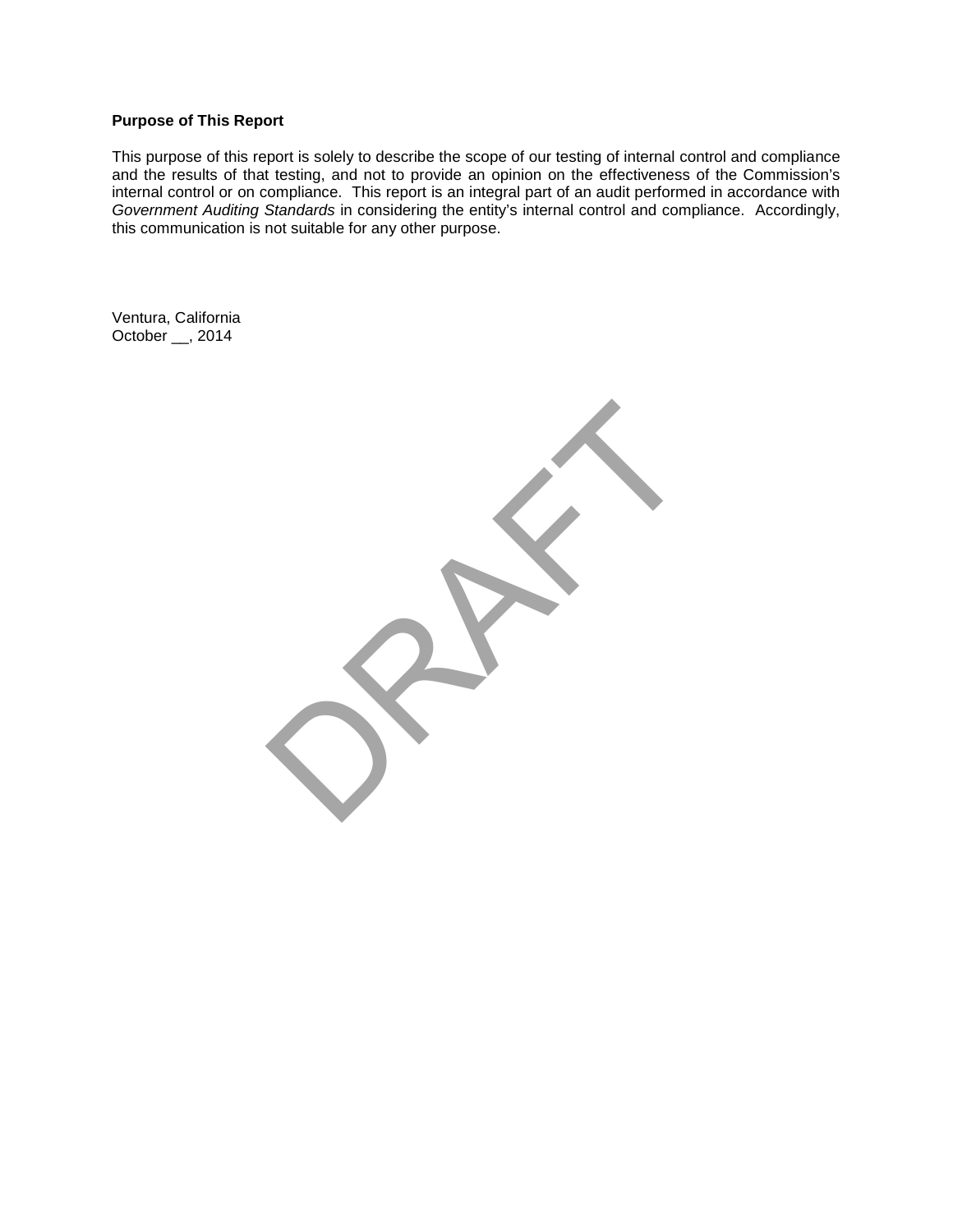#### INDEPENDENT AUDITOR'S REPORT ON STATE COMPLIANCE

To the Commissioners of

Children and Families First Commission of Ventura County:

#### **Compliance**

We have audited the Children and Families First Commission of Ventura County's (Commission), a component unit of the County of Ventura, compliance with the requirements specified in the State of California's *Standards and Procedures for Audits of Local Entities Administering the California Children and Families Act*, issued by the State Controller's Office, applicable to the Commission's statutory requirements identified below for the year ended June 30, 2014.

#### **Management's Responsibility**

Management is responsible for compliance with the requirements of the laws and regulations applicable to the California Children and Families Act.

#### **Auditors' Responsibility**

Our responsibility is to express an opinion on the Commission's compliance with the requirements referred to above based on our audit. We conducted our audit of compliance in accordance with auditing standards generally accepted in the United States of America, the standards applicable to financial audits contained in *Government Auditing Standards* issued by the Comptroller General of the United States, and the State of California's *Standards and Procedures for Audits of Local Entities Administering the California Children and Families Act*, issued by the State Controller's Office. Those standards and the State of California's *Standards and Procedures for Audits of Local Entities Administering the California Children and Families Act* require that we plan and perform the audit to obtain reasonable assurance about whether noncompliance with the requirements referred to above that could have a direct and material effect on the statutory requirements listed below occurred. An audit includes examining, on a test basis, evidence about the Commission's compliance with those requirements and performing such other procedures as we considered necessary in the circumstances. **onsibility**<br>
msible for compliance with the requirements of the laws and<br>
en and Families Act.<br> **ility**<br>
to express an opinion on the Commission's compliance v<br>
ed on our audit. We conducted our audit of compliance in acc

We believe that our audit provides a reasonable basis for our opinion on compliance. However, our audit does not provide a legal determination of the Commission's compliance with those requirements. In connection with the audit referred to above, we selected and tested transactions and records to determine the Commission's compliance with the state laws and regulations applicable to the following items:

| Description                                  | <b>Audit Guide</b><br>Procedures | Procedures<br>Performed |
|----------------------------------------------|----------------------------------|-------------------------|
| <b>Contracting and Procurement</b>           | 6                                | Yes                     |
| <b>Administrative Costs</b>                  | 3                                | Yes                     |
| Conflict of Interest                         | 3                                | Yes                     |
| <b>County Ordinance</b>                      | 4                                | Yes                     |
| Long-range Financial Plans                   | 2                                | Yes                     |
| <b>Financial Condition of the Commission</b> | 1                                | Yes                     |
| Program Evaluation                           | 3                                | Yes                     |
| <b>Salaries and Benefit Policies</b>         | 2                                | Yes                     |
|                                              |                                  |                         |